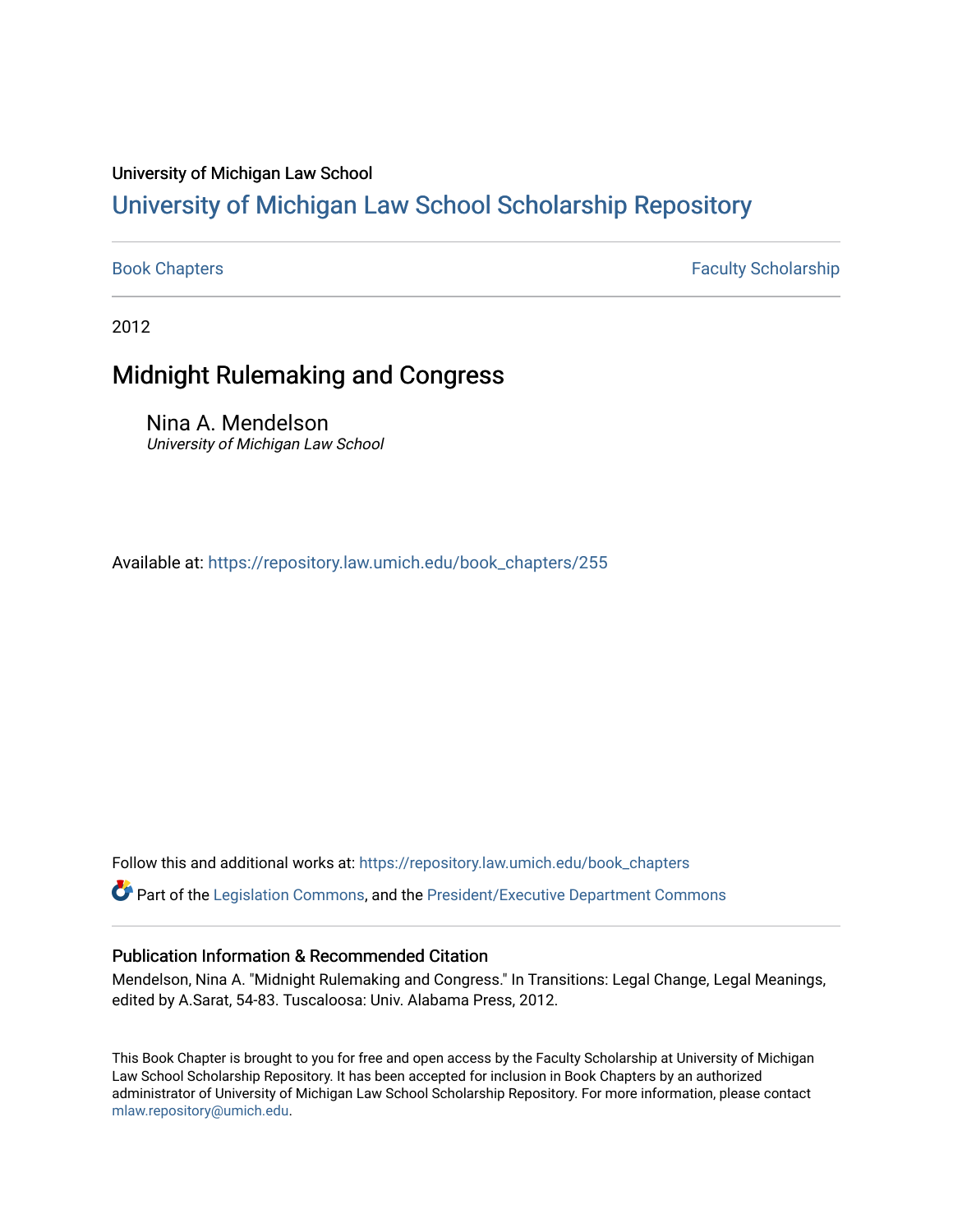# **2** Midnight Rulemaking and Congress

*Nina Mendelson*

#### I. Introduction

The 2008 presidential transition was accompanied by a familiar pattern of midnight rulemaking. Shortly before leaving office, executive branch agencies in the administration of President George W. Bush issued a host of final rules, many on controversial subjects. In late November and December 2008 alone, the following rules, among others, were issued: The Transportation Department, over criticism from safety advocates, lengthened the number of hours long-haul truck drivers could drive daily.<sup>1</sup> The Department of Health and Human Services issued its "conscience rule" in late December, stating that a condition of federal funding for governments, hospitals, and other entities would be that those organizations accommodate an individual employee who refuses to participate in a health service program or research activity contrary to his religious beliefs or moral convictions.<sup>2</sup> The rule was controversial not only because it could limit access to abortion, but also to birth control and infertility treatment, particularly in rural areas with few medical facilities. And the Interior Department issued two Endangered Species Act (ESA) rules: one limiting an agency's obligation to consult with the Interior Department prior to taking an action that could affect an endangered species or its habitat and the other limiting the protections available for the polar bear, despite the department's earlier declaration of the polar bear's status as a "threatened" species under the act.

This issuance by administrative agencies of significant, controversial rules<sup>3</sup> late in a presidential administration has become utterly typical of presidential transitions. Such rules were issued by the outgoing Carter,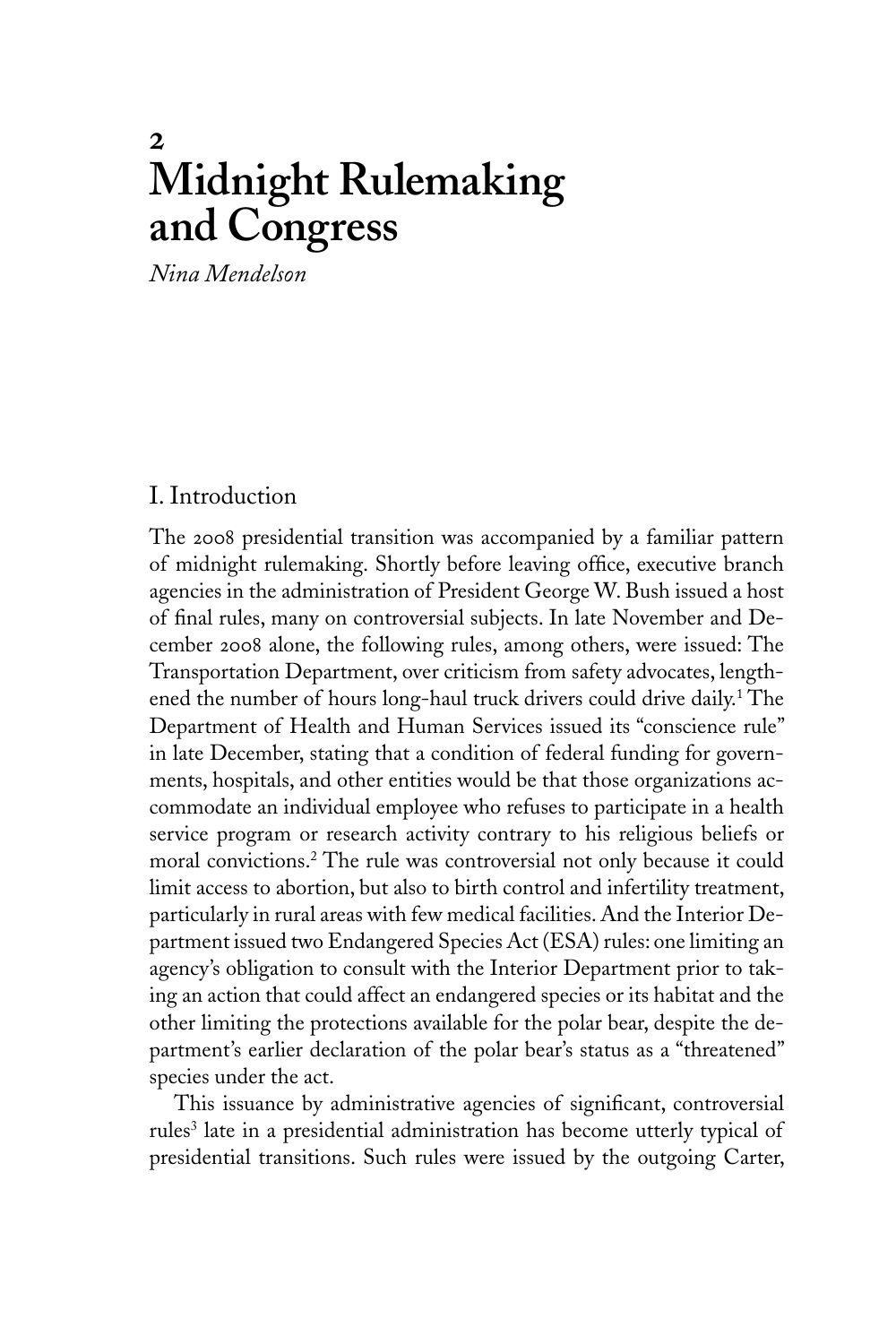Reagan, George H. W. Bush, and Clinton administrations.<sup>4</sup> Owing to broad delegations of authority from Congress, the administrative state is now a primary—perhaps *the* primary—engine of federal policy making, and it operates under the significant influence and even the direction of the president.<sup>5</sup> In the transition from one presidential administration to another, an outgoing president can use the administrative state to entrench his preferred policy positions through actions that I have collectively termed "agency burrowing."<sup>6</sup> Administrative agencies might act in a way that is relatively cumbersome for a new administration to reverse. The highest-impact, most-difficult-to-reverse actions are probably notice-andcomment rules, which are typically broad, prospective, and have the force of law. Once issued, these notice-and-comment rules may be revised or repealed only if the new administration conducts a new time– and resourceconsuming notice-and-comment proceeding and explains its reasons for selecting a new position.<sup>7</sup> Agencies also might hire or promote individuals who are likely to share the president's policy positions.<sup>8</sup> Finally, these sorts of actions may be undertaken despite—or perhaps *because*—the incoming president would choose a different path. On occasion, an outgoing president's actions have resulted in an incoming president bearing significant political costs. For example, for his proposal to reverse the Clinton administration rule setting standards for arsenic in drinking water, President George W. Bush was tarred in his first year as an "antienvironmentalist" president.<sup>9</sup>

In a striking acknowledgment of the commonplace nature of this practice, the George W. Bush administration Office of Management and Budget director Joshua Bolten wrote agencies in May 2008, stating that "regulations to be finalized in this Administration should be proposed no later than June 1, 2008, and final regulations should be issued no later than November 1, 2008."<sup>10</sup> That memorandum could be understood either as an attempt to reduce late-term, lame-duck rulemaking or, more cynically, especially in view of the president's poor poll numbers at the time,<sup>11</sup> as a message to agencies to get their controversial decisions finalized early.

Actions such as these have been widely criticized as an outgoing president's last-chance grasp at power.<sup>12</sup> The electorate has selected someone new—very often of a different political party—to run the country. The new president can appoint new members of the cabinet and new top agency officials. The prospect of those changes has been associated with significant midnight rulemaking by the outgoing president's administration. Indeed, one commentator has reported that the higher the level of turnover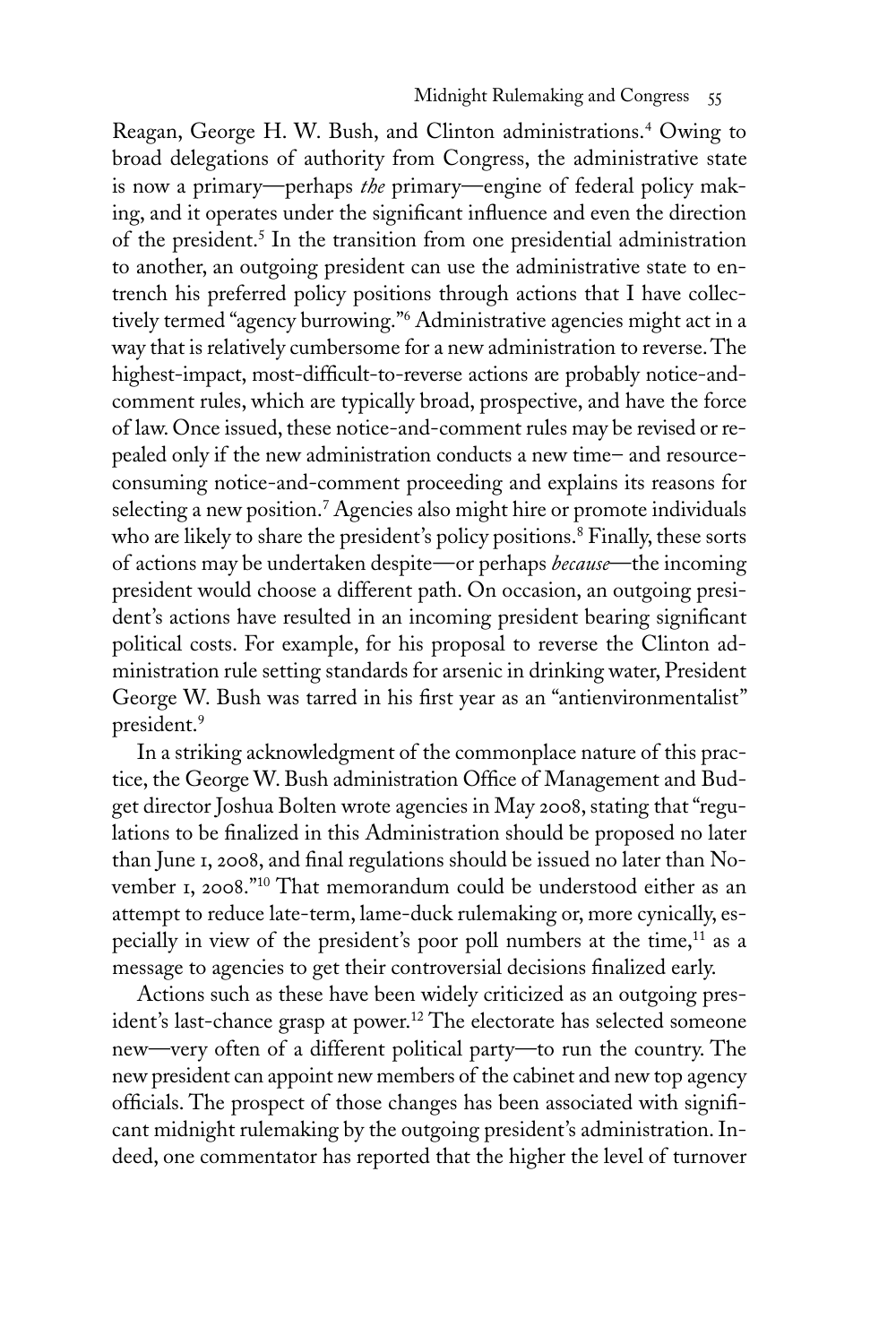among top executive branch officials, the more "midnight regulations" are likely to be issued.<sup>13</sup>

No one would, of course, want the government to effectively shut down after the election. The sitting president continues to have the obligation to execute the laws until the term ends on January 20. Nonetheless, an outgoing president's use of the mechanisms of the administrative state to entrench particular policies or viewpoints that diverge from those preferred by the newly elected president seems problematic at best. At worst, it could be seen as a distasteful and antidemocratic power grab—an attempt to distribute rents, for example, or to set rights and obligations in the face of a rare and important concerted expression of will from the electorate.

The point of this chapter, however, is to discuss the extent to which these sorts of actions represent not just a potential cost to democracy, but also an opportunity, in some cases, for our system of representative democracy to function better. In previous work, I have discussed the extent to which midnight rulemaking can prompt greater attention to particular presidential activities by the public. Greater public engagement, if it happens, can in turn prompt a decision by the new president that is better informed and more responsive to public preferences.

This chapter focuses on Congress, our most democratic federal institution. Congress is generally responsible for defining the authorities possessed by the administrative state, and congressional oversight is key to holding agencies accountable for their actions. Midnight rulemaking also has the potential to increase congressional engagement. Two commentators have recently argued that relative inattention from Congress can facilitate midnight rulemaking, because Congress may meet less frequently during the lame duck period and there is no "repeat player" relationship between the outgoing president and the Congress.<sup>14</sup> To the contrary, however, Congress retains considerable formal power to respond to and override presidential decisions, whether during the transition period or later on.<sup>15</sup> To the extent there is a problem with congressional control over the administrative state, it is a more general one—whether Congress is sufficiently engaged to react to agency actions that veer too far from public concerns or preferences.

I want to suggest that midnight rulemaking can present a special opportunity to create an interbranch dialogue about the appropriate direction of the administrative state. Midnight rulemaking actions have been relatively high profile and controversial. As a consequence, they have prompted heightened public discussion. This in turn can generate greater attention in Con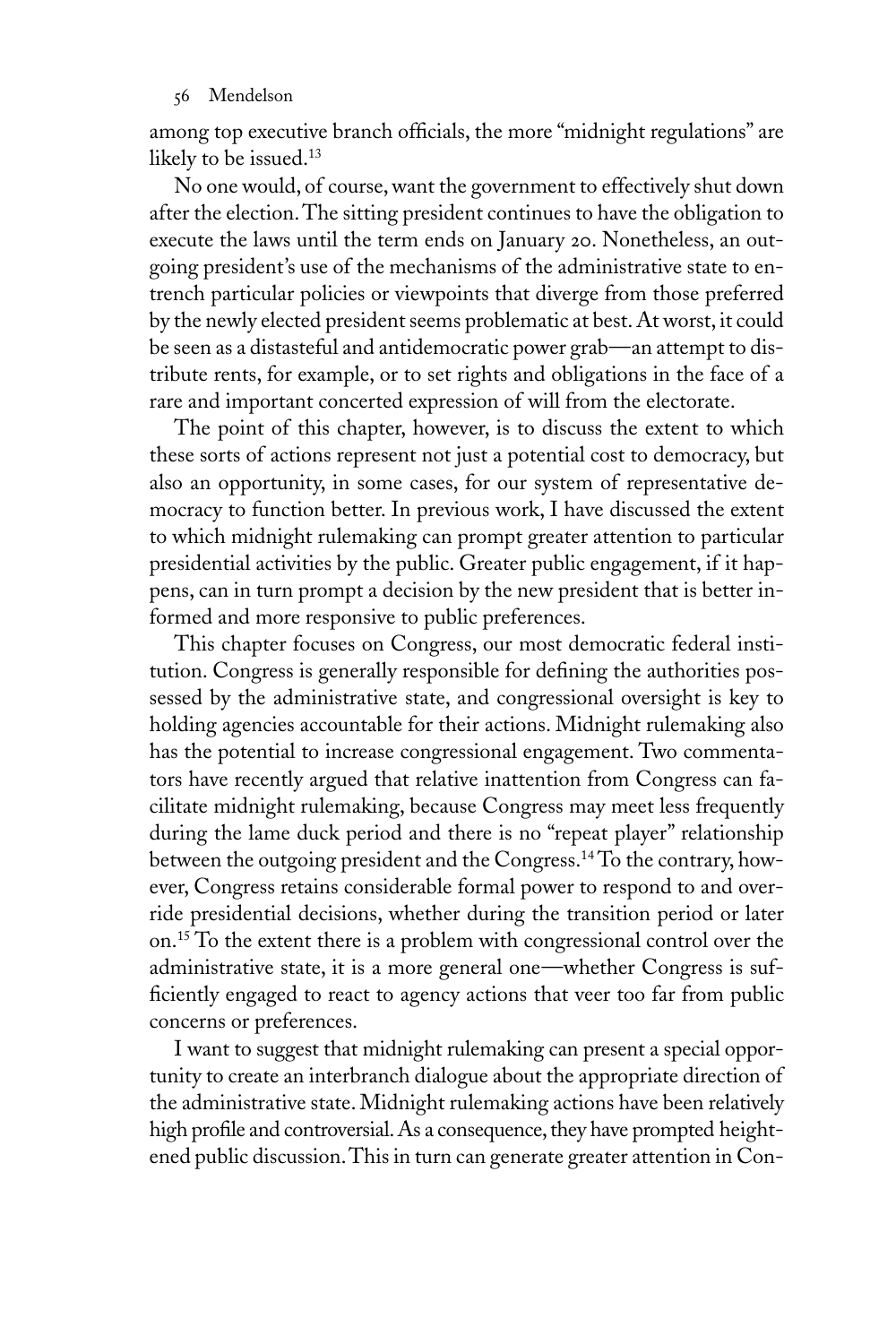gress and an interbranch dialogue regarding agency actions. In short, midnight rulemaking may on occasion ironically prompt a more deliberative, and ultimately a more democratic, decision-making process.

#### II. The Administrative State, the President, and Congress

In the setting of federal statutes ranging from environmental and banking regulation to housing subsidies, the administrative state possesses substantial power to make binding standards, resolve disputes, and implement programs. In so doing, agencies decide important questions of policy. Those policy questions can implicate technical issues: how much wearing a seatbelt would reduce risk to an automobile or airplane passenger, for example. But agencies also may resolve critical value questions: for example, how much government should protect people from their own bad decisions; how much risk society should tolerate; or which risks government should first seek to address. That agencies must often resolve these issues raises a question: how can we best assure that agencies are properly accountable and that their decisions appropriately respond to public views?

It is no longer plausible—if it ever was—to say that agencies are merely the "transmission belt" for critical policy decisions made, in statutes, by Congress.16 A bureaucracy that implements a fairly vague statutory delegation may well take an action different from that envisioned by the legislative coalition enacting the statute.<sup>17</sup> This sort of "bureaucratic drift" alone may not be entirely problematic. One might interpret broad statutory language as incorporating an *expectation* by the enacting coalition that administrative implementers will flexibly apply the statute to meet the country's changing needs. Indeed, one of the claimed benefits of the administrative state over Congress is that the administrative state is more flexible and able to adapt to changing circumstances. For example, Congress's 1938 delegation to the Food and Drug Administration (FDA), in the Federal Food, Drug, and Cosmetic Act, to regulate substances qualifying as "drugs," together with a long list of medications Congress itself identified at the time, reflects Congress's recognition of ongoing active scientific research into new medications and its wish that the FDA be able to flexibly respond to regulate new substances that Congress was unaware of in 1938.<sup>18</sup> Similarly, Congress's direction to the Environmental Protection Agency (EPA) to regulate polluting discharges to the water by reference to the "best available technology" is meant to allow the agency to continue to increase the stringency of effluent limits as technology improves.<sup>19</sup>

As agencies address less technical and more value-laden concerns, how-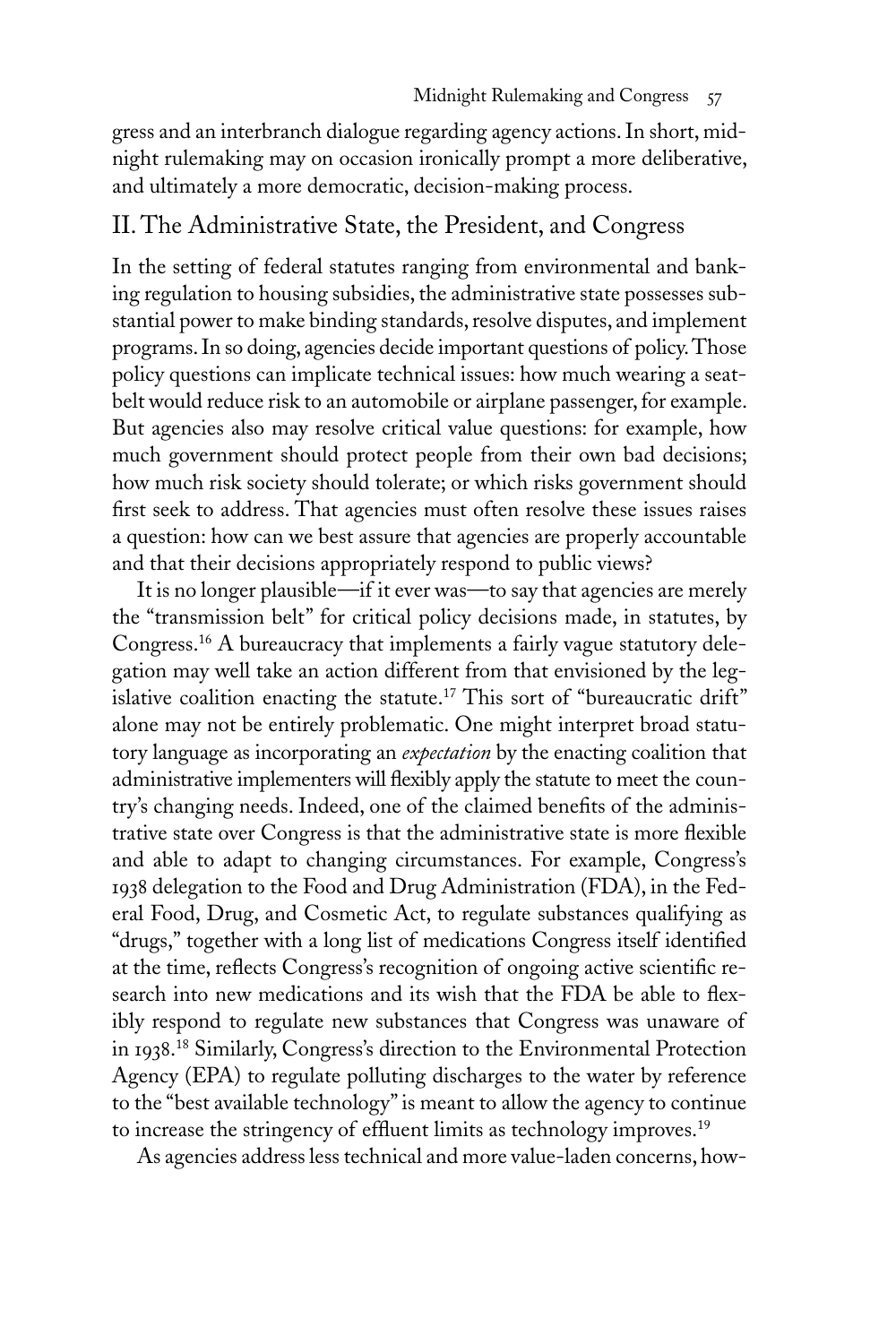ever, "bureaucratic drift" may become more problematic. If the EPA is supposed to regulate pollutants to "protect the environment," just how much protection is appropriate? Do we protect the environment with no regard to cost or to other social priorities? Again, Congress may not resolve these questions in authorizing legislation and instead may leave the issues up to the agency. This presents a dilemma, since deciding how much risk or benefit is appropriate implicates not only available technology and scientific understanding of risk, but also social notions of the role of government, the proper allocation of social resources, and our collective tolerance of certain sorts of risks.

Nonetheless, built into statutory delegations to agencies is often the power—even the responsibility—to resolve these sorts of questions. How can the extensive power to decide questions of value that is exercised by the (unelected) administrative state be justified as legitimate governmental authority?

A central part of the legitimacy assessment depends on the extent to which an agency decision—a decision rendered by unelected officials can be characterized not only as compliant with the law and nonarbitrary, but as democratically responsive. It is worth a moment to more clearly specify the term "democratic." Under a pluralist notion of democracy, government decisions may be considered democratic to the extent they aggregate and reflect preferences held by the public at large. Assuming that the public possesses coherent, formed preferences, the critical question for evaluating the "democratic" quality of an institution is the effectiveness of the means for communicating public preferences and the institution's incentives to pay heed to those preferences. In the case of Congress and the presidency, the elections and related processes (such as polling) might serve both functions. In the setting of agency decision making, agencies, as institutions accountable to the president and to Congress, also have an incentive to learn and to respond appropriately to public preferences. Beyond this, agencies may be able to collect information on public preferences directly, through the notice-and-comment process for rulemaking. Political supervision of the agencies, as well as judicial review, may provide agencies with an incentive to respond appropriately to those preferences.

Alternatively, we might adopt a deliberative notion of democracy, where a democratic dialogue helps establish the proper direction for society. A particular institution's decision might be viewed as democratic to the extent the institution facilitates deliberation and reasoned, public justifications are offered for its proposed decisions. Not only can the process of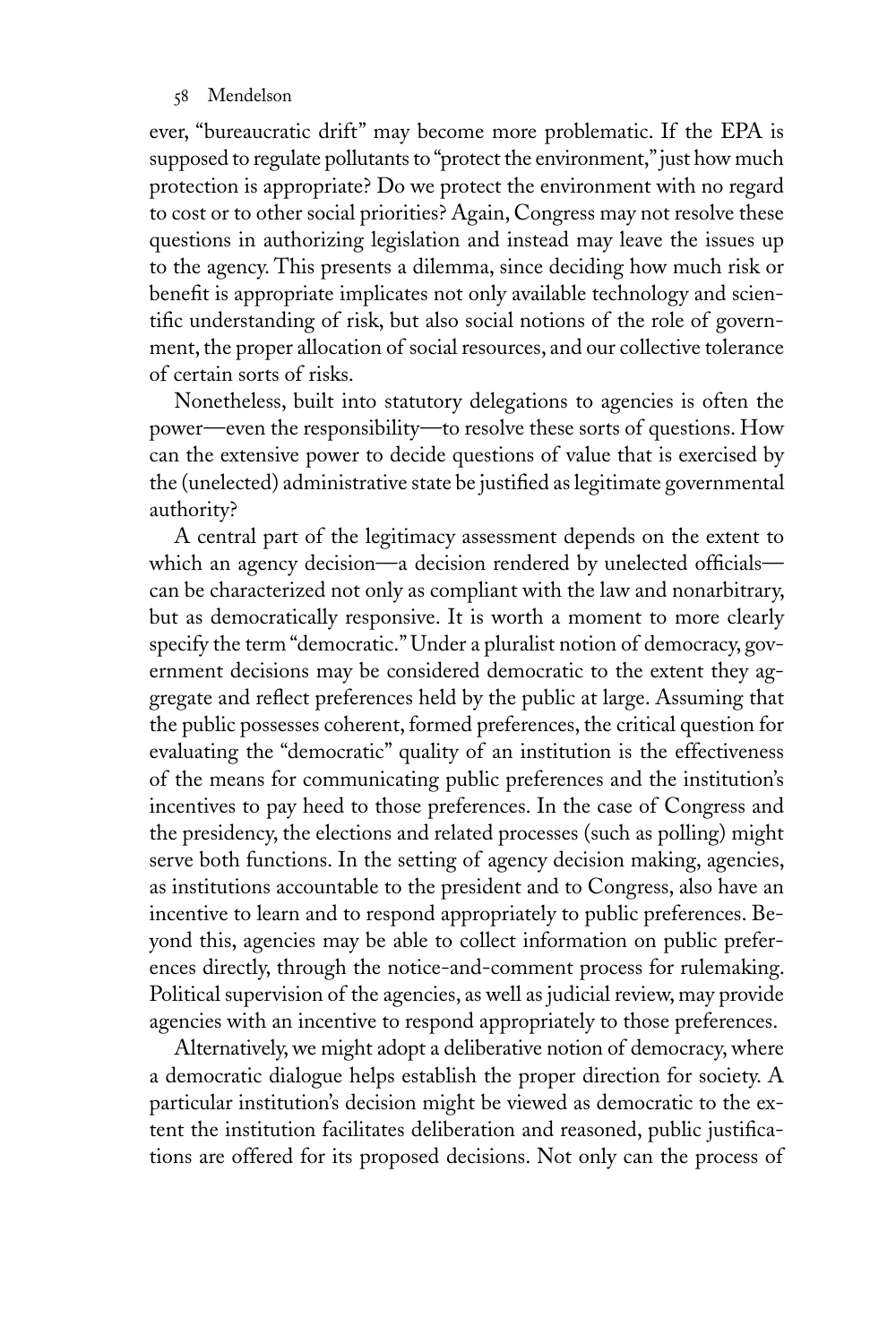deliberation offer an opportunity for people to change one another's preferences and reach a socially regarding outcome through reasoning, but it can also develop civic virtue in the participants.<sup>20</sup> Effective representation of an appropriate array of viewpoints is key to such a dialogue.<sup>21</sup> A national electoral process might be conceived of as deliberative, for example. With respect to agencies, again, they might be deemed democratic under a deliberative view because they are accountable to and responsive to democratically deliberative institutions. Even without these mechanisms, agencies engaging in rulemaking may qualify as democratically deliberative because they are required to collect public comment and give reasons (subject to judicial review) for rejecting significant comments.<sup>22</sup>

Currently, in view of the relatively unconstrained statutory delegations to agencies, administrative law scholarship places a great deal of emphasis on presidential control as a source of democratic legitimacy for the actions of the administrative state.<sup>23</sup> The president can convey the electorate's views on such matters as the role of government and the most significant health and safety concerns. He or she possesses the power to appoint and remove the heads of executive agencies at will, and it is generally accepted that statutes delegating authority to agencies contemplate at least some presidential supervision.<sup>24</sup> Since the Reagan administration, executive branch agencies have been required by executive order to submit significant draft proposed and final rules to the White House Office of Management and Budget for prepublication approval. The president thus is in a position to oversee the activities of the entire executive branch and to coordinate agency actions.

Jerry Mashaw has argued that presidential control over an executive branch agency may better assure democratic responsiveness than the agency's close accountability to Congress. Beyond the coordination function, the claim is that the president may be a better conduit for public preferences than Congress because he or she is chosen through a national election. This will prompt that president to take a more national viewpoint; he or she will not be in thrall to either narrowly regional interests or the demands of small constituent groups.25 Members of Congress focused on reelection, by comparison, may concentrate too heavily on distributing pork to narrow interest groups or home state or home community constituents.<sup>26</sup>

As recent scholarship has explored, however, this is an unduly rosy picture of the president's electoral incentives. For a number of reasons, the presidential election may not effectively communicate voter preferences. Voters pay little attention to electoral issues. Voter turnout in presiden-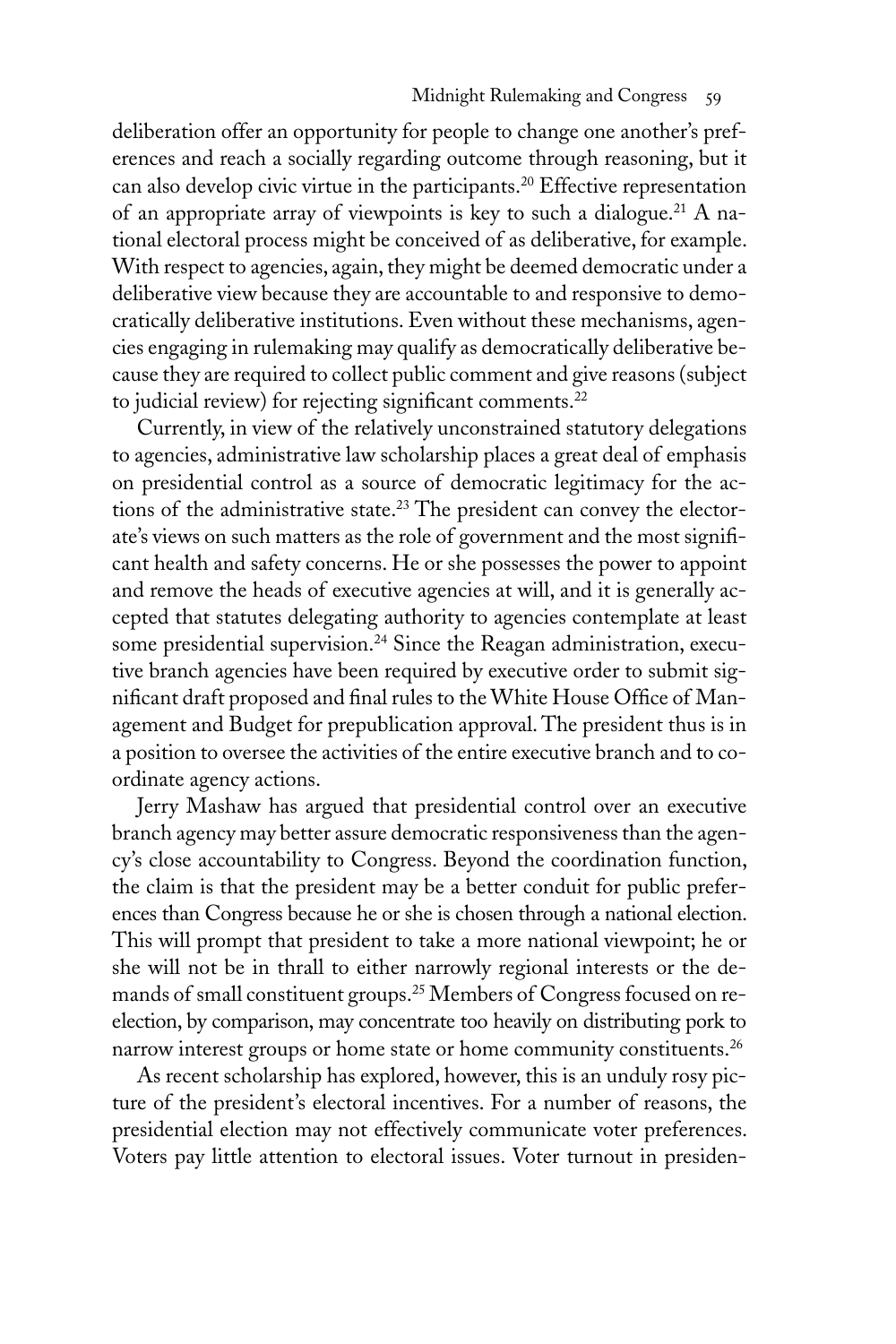tial elections, though far higher than other elections, is low. It has not exceeded 60 percent of registered voters since the 1960s. Even if voters pay attention to electoral issues and participate in the presidential election, they have highly limited choices by the time of the general election. A voter generally must choose between two candidates, each of whom represents a package of policy views that probably does not correspond very well to the voter's own preferences. Further, as Cynthia Farina has argued, a voter may often cast a vote incorrectly in the sense of misunderstanding, in a basic way, the chosen candidate's stance on an issue important to the voter.27 Meanwhile, although the president must win reelection in a national election, the structure of the electoral college results in presidential priorities being focused particularly on swing states and even on particular communities in swing states.<sup>28</sup> Finally, voter preferences are very often not well formed. On a wide array of issues, voter views may be inchoate at the time of an election, leaving the president with no possibility of a mandate or even a clear sense of national preferences on a given issue.<sup>29</sup> In short, the presidential election may only imperfectly transmit the views of the national electorate, and the president may have strong incentives to respond to small subgroups within that electorate. That will in turn impair the president's ability to transmit public preferences to the administrative state. Accordingly, as Anne O'Connell has suggested, "administrative law needs to attend more to Congress."<sup>30</sup>

Congress can, of course, define or redefine the terms of an agency's delegation by modifying an agency's authorizing statute by new legislation. Further, Congress has other well-established means of influencing the administrative state short of passing or modifying authorizing legislation. Congress can define the size of an agency's budget or pass specific legislation, such as through appropriations riders, that directs the agency to take (or not take) particular actions. With respect to agency decisions in particular, Congress has created the special tool of the Congressional Review Act, a tool for expedited passage of legislation that overrides particular agency actions. Admittedly, the potential of that act has not been fully realized, as it has been used only once and its use seriously threatened only one other time.<sup>31</sup> Less formally, Congress can conduct oversight, seeking an agency official's explanation of reasons for a particular decision,<sup>32</sup> or send less formal messages to an agency, such as through discussion at a confirmation hearing, in language contained in a committee report or conference committee report, or through floor statements.

Through these activities, Congress can communicate policy preferences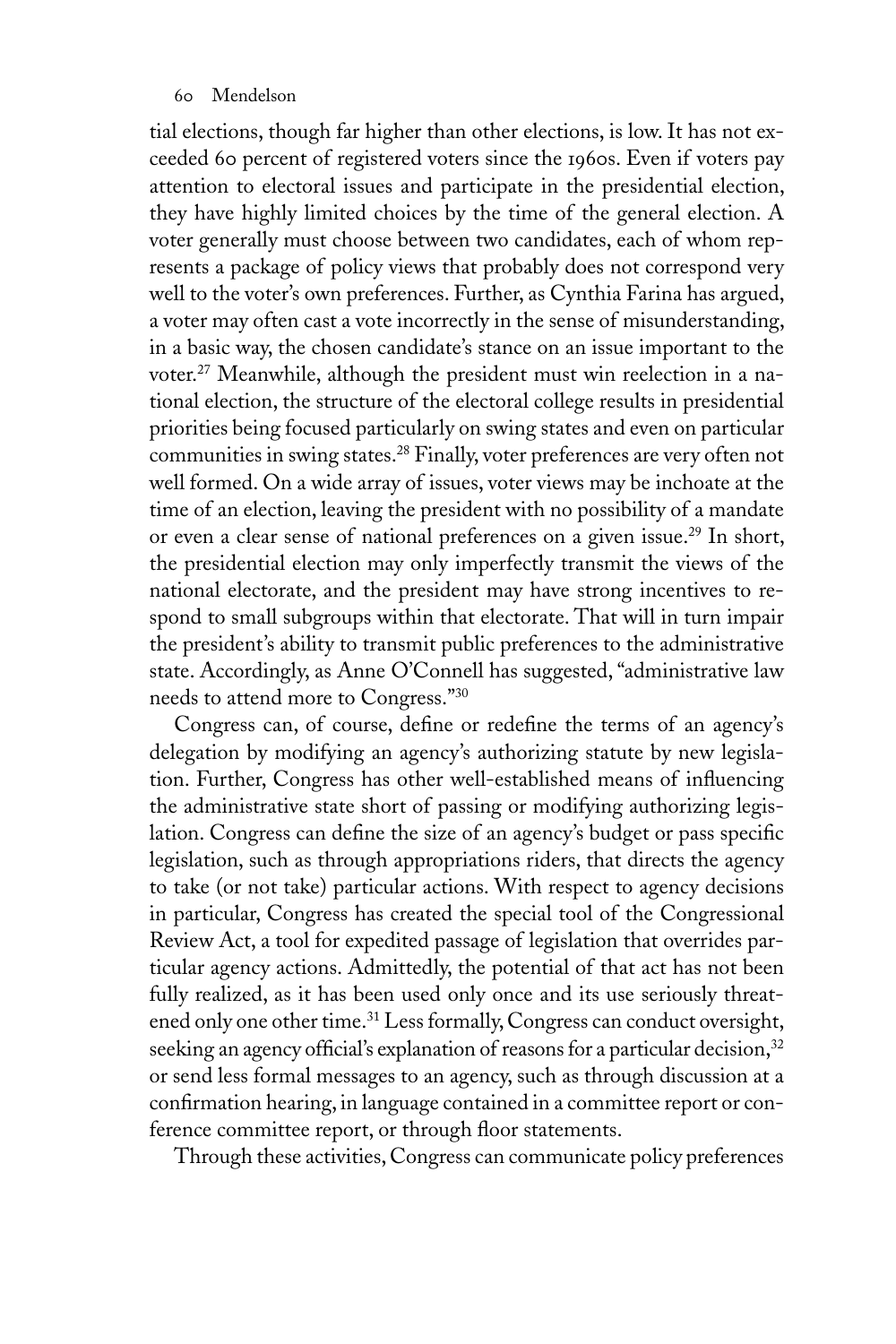to the agencies, and Congress may be able to transmit and engage a wider and more representative set of public views than the president. First, Congress is, of course, a regional institution, the members of which are elected by state or by district. By dint of the electoral process, five hundred thirtyfive members of Congress are more likely than the president to represent a wide range of public views and to capture regionally distinctive views.<sup>33</sup> While Mashaw may be correct to accept the assumption that the ability to "bring home the bacon" to local constituents plays more of a role in congressional elections than it does in presidential elections, so that "the congressperson's position on various issues of national interest is of modest" importance,<sup>34</sup> a growing number of legislators have been elected from "ideologically homogenous constituencies," leaving them more "discretion to pursue their own preferred policy goals," rather than bacon-bringing.35 Variation in local interests and values is less likely to be overlooked in congressional elections than in the presidential election. And the presidential election is not free from the pressures to deliver special benefits either it is just that the pressures primarily relate to areas in which the vote may swing.<sup>36</sup> In sum, views held by a significant portion of the population are likely to receive at least *some* active representation through the congressional election process, and possibly greater representation than through the presidential election process.

As with the presidential election process, there are limits here, too. Because many members of Congress are elected from so-called safe districts, a change in voter views or values may not always correspond to a change in the identity of any particular representative or senator. Even in a district that is not a "safe" one, a voter's choice among congressional candidates, as with presidential candidates, represents a choice among two bundles of preferences, neither of which is likely to perfectly correspond to the voter's preferences. Nonetheless, the congressional election process seems likely to result in a range of views, particularly district and state views, being expressed among the collection of individuals that compose the House and Senate.

Consider, in addition, that voter views on particular topics may be illformed at the time of an election. Assuming this is the case, looking simply at electoral incentives to detect and transmit public views seems an unsatisfactory way to assess an institution's democratic responsiveness or to assess whether an institution has a "sense of the popular will" More critically, we should consider the institution's ability to conduct meaningful deliberation and to engage a wide range of views. On this deliberative view of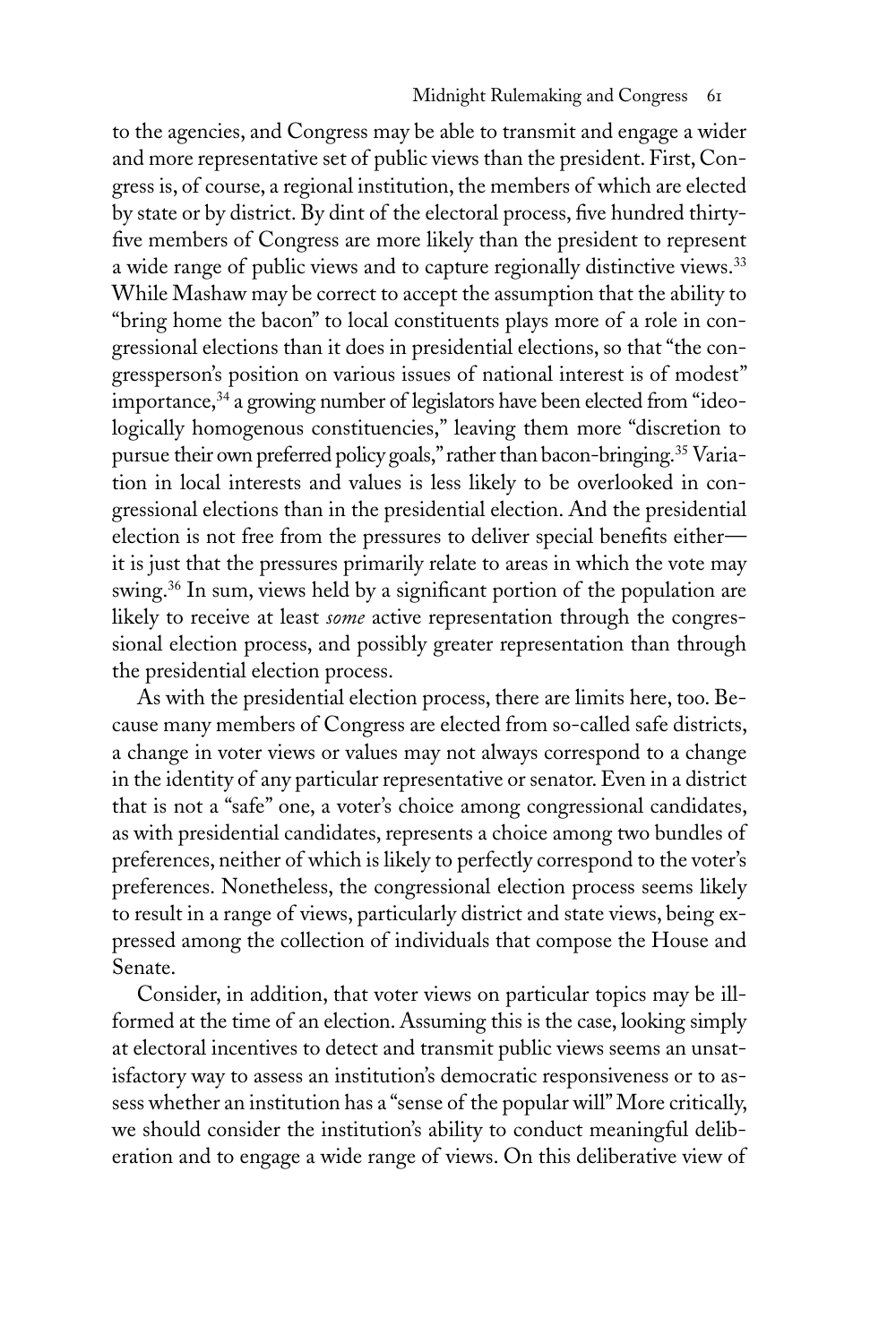democracy, an institution has a claim to democratic legitimacy when its process is participatory and deliberative, and proposed decisions are justified with publicly articulated reasons.<sup>37</sup>

Here, Congressional deliberation may have the advantage over presidential deliberation because it is likely to engage a wider range of views and preferences. The president may well deliberate with his or her staff and with groups with whom he or she meets—and members of Congress can do this too—but the president, not the voters, selects the administration's cabinet and staff members. The president can choose whether to attempt to make those individuals representative of a wide range of public views or whether to have advisors whose views, for the most part, mirror his or her own. Moreover, the president can decide whether to make that debate public. For the most part, internal White House debates on regulatory policy have remained opaque to the public eye.<sup>38</sup> By contrast, congressional deliberation often takes place through public statements, as members of Congress articulate the reasons for their positions.<sup>39</sup>

Finally, compared with an agency, congressional deliberation also is likely to be more "democratic" because the discussants are more representative. Even though agencies must respond to significant comments they receive in rulemaking, it is unclear that groups participating in a rulemaking process are likely to be any more representative than those transmitting information to Congress or to the president. Second, agencies may be biased toward well-organized and more narrowly focused interest groups, particularly those groups representing regulated entities.<sup>40</sup> Such groups are likely to more effectively transmit their views in the rulemaking process. Wholly apart from the question of whether agencies might be captured by those they regulate, they are acquainted with those groups, have a longterm incentive to understand the information transmitted by regulated entities, and seek to obtain their compliance. All this can prompt agencies to pay particular attention to the views of regulated entities.<sup>41</sup> Third, comments submitted may well focus more on technical questions than on value-laden questions. Finally, even if values-focused comments are submitted, the incentives for the agency decision maker to decide valueladen questions in a democratically responsive way are limited.<sup>42</sup> Presidential supervision may prompt an agency official to choose a policy that is responsive to the president's views—and if the president is electorally responsive, ultimately to public views. Congressional supervision, if it is present, may create similar incentives. Otherwise, if the agency official is a well-intentioned, public-interested official,<sup>43</sup> the president may inde-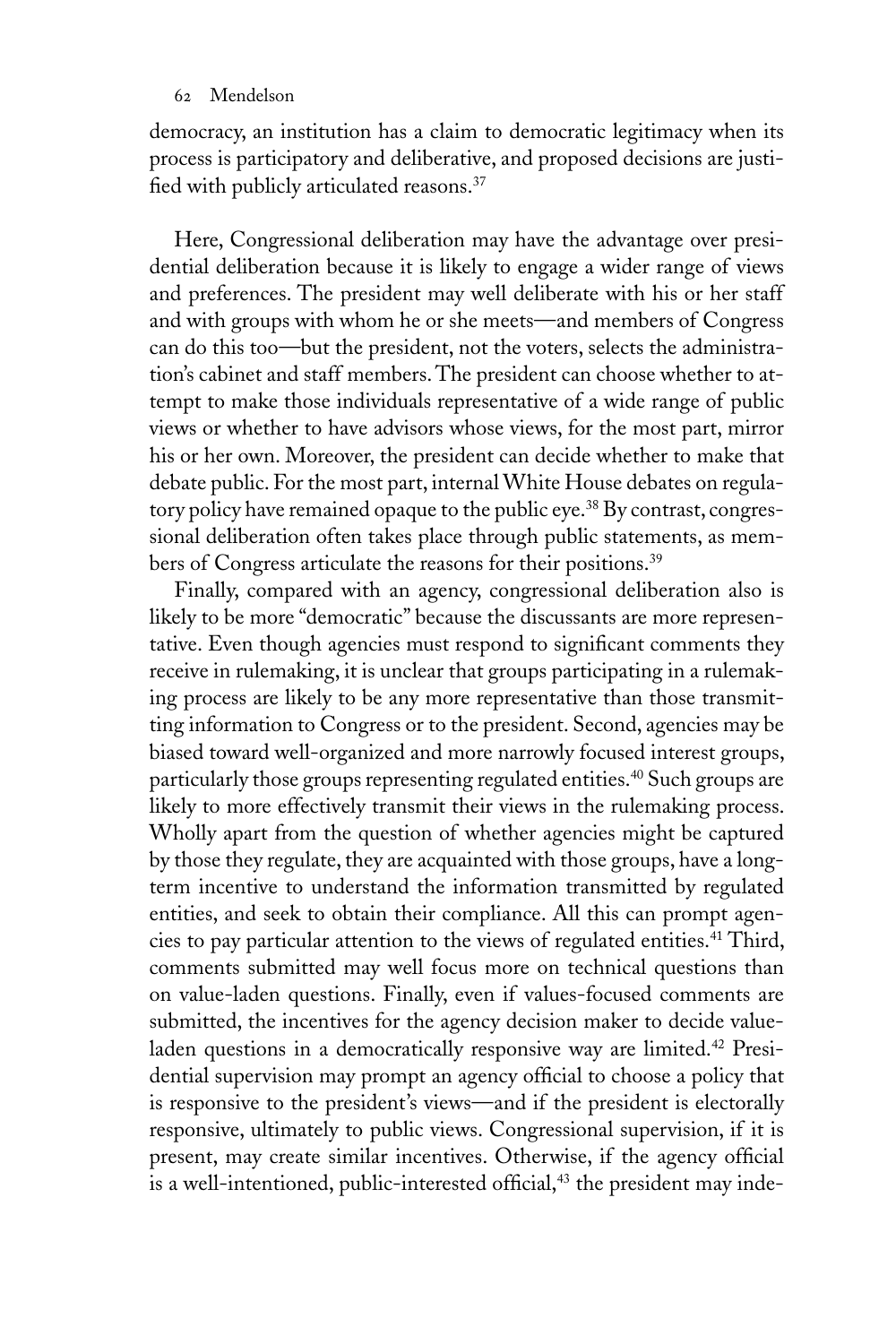pendently seek to implement a policy that is democratically responsive, in the sense of responding thoughtfully and fairly to value-laden views expressed in the administrative process. In short, though, the incentives for an agency decision to be "democratic" in nature largely collapse down to those faced by the president and Congress, except that the agency may have a more formalized means for collecting information from the public at large. Apart from supervision by the president or Congress or a sense of personal obligation, there is no particular *direct* incentive for the agency official to be democratically responsive.<sup>44</sup>

Moreover, compared with agency deliberation, a congressional debate potentially can be more visible and more transparent. Even certain submajority debates within Congress, such as the committee hearing and the floor debate in one house, may still amount to a more public deliberative discussion than that available within the executive branch. While some deliberative discussion likely does take place within the executive branch, its benefits are undermined by a general lack of transparency.<sup>45</sup> Citizens hearing reports of a congressional debate on a topic of interest are more likely to perceive that their viewpoints are receiving actual representation and view the outcome as more legitimate.<sup>46</sup>

Needless to say, congressional deliberation may not always be public or necessarily superior to presidential deliberation or agency deliberation. Nor, if only one "best" institution could be selected to oversee agency decision, is it a foregone conclusion that Congress would be the institution. And at the time of this writing, the level of public confidence in Congress—as with the government at large—was at a quarter-century low.<sup>47</sup> Nonetheless, because Congress is a valuable forum for the airing of public views, congressional debate, even by a submajority, clearly is—and ought to be—an important source of information and guidance for agencies as they implement their statutes.

These arguments are, of course, strongest when the entire Congress is involved—or has the opportunity to be involved—in the passage of legislation. Constitutional bicameralism and presentment requirements and Senate and House rules make it likely that legislation, a concerted expression of congressional will, will be passed only after significant deliberation or opportunity for deliberation. Beyond this, however, even some views articulated by a *submajority* of Congress—and not even in the process of enacting legislation—can be valuable for agencies. While deliberation by a submajority is inferior to deliberation by the entire Congress, such statements could contribute importantly to an agency decision-making process on public preferences or policy matters. Again, I mean to focus upon the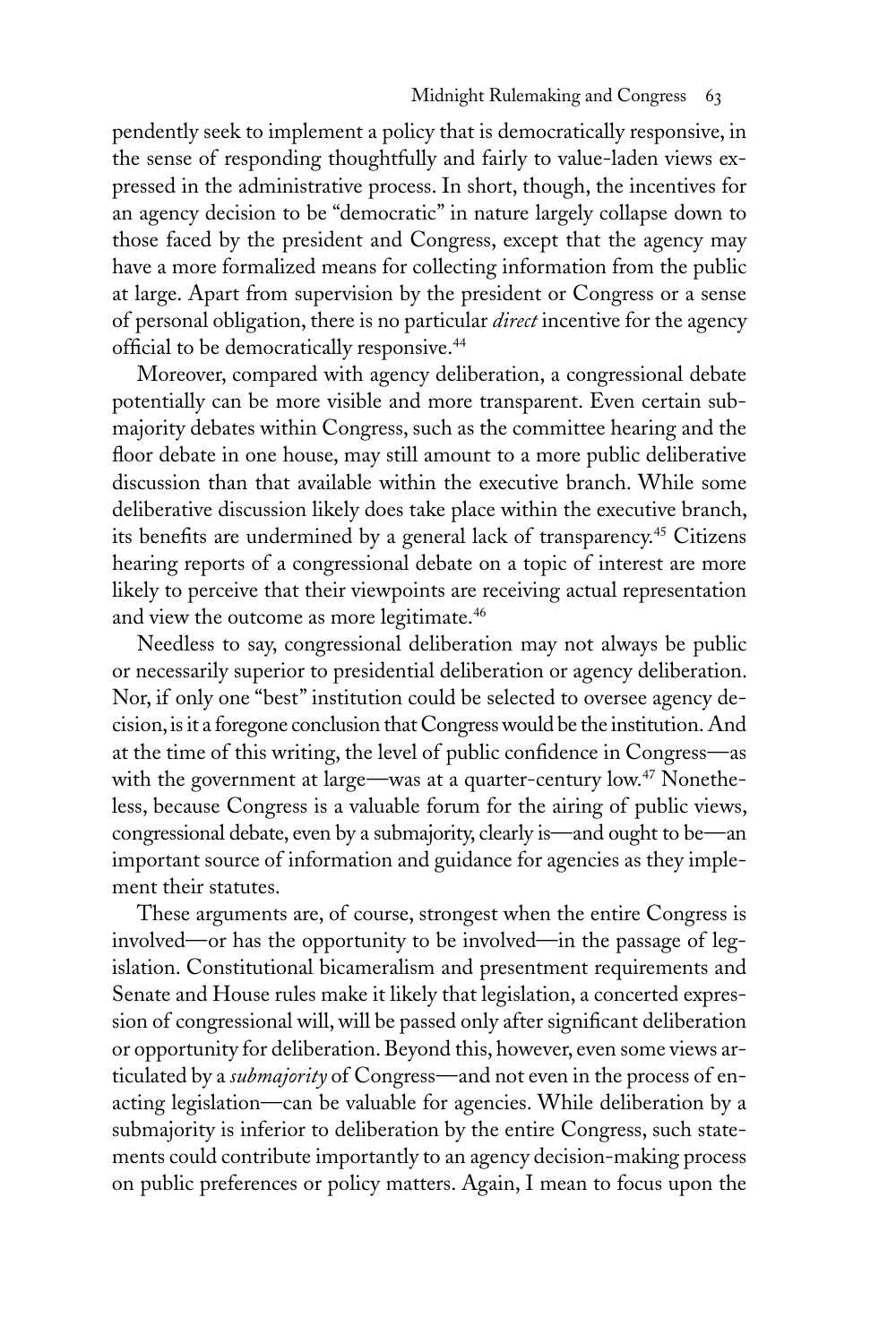less formal discussions and articulations of views within Congress, whether or not legislation results. For example, House or Senate committee members may discuss an agency action with a cabinet official at an oversight hearing, or individual members of Congress may make floor statements.

Information transmitted by even a few members of Congress can be highly valuable to a decision-making agency. As elected officials, members of Congress do have an incentive to understand and engage public views, and they generally are likely to engage a wider range of policy issues than agency officials. For a very basic example, the vast majority of congressional committees have jurisdiction over more than one federal agency. Committee service alone, then, can provide a member of Congress with a comparatively broad perspective.

Concern might be expressed that congressional statements, particularly informal ones, might be unreliable. Gersen and Posner have suggested, for example, that informal statements—anything less than a one-house or concurrent resolution—may not fairly indicate a member of Congress's preferences for legislation.<sup>48</sup> Member statements of use to agencies, however, include those that convey information regarding the workability or consequences of a particular regulatory approach or on public preferences with respect to a particular topic.<sup>49</sup> Despite Gersen and Posner's arguments that speeches are "cheap talk" consuming few resources,<sup>50</sup> these congressional statements are likely to be reliable. First, an elected official typically has a substantial investment in his or her reputation. For example, a reputation for fairness and commitment to a policy stance can be connected not only to electoral success, but to a legislator's success in advancing socially desirable policies.<sup>51</sup> Similarly, a reputation for reliability and consistency generally will enhance a legislator's ability to obtain campaign contributions.<sup>52</sup> The value of a reputation for reliable statements obviously increases with the chances of "repeat play." Legislators will have repeat play with other legislators with whom they wish to collaborate or whose support they wish to obtain for legislative measures, with voters in their district or state, with agencies, and with interest groups who are deciding whether to make campaign contributions. Not only do legislators already function in institutions with substantial repeat play opportunities, recent political science scholarship suggests that the committee system may in part be explained by the fact that it keeps the opportunities for repeated play high, so that an individual legislator can obtain confirmation of a reputation for reliability and "collect" on the benefits of that reliability.<sup>53</sup> Finally, a congressional statement that is public, particularly one made in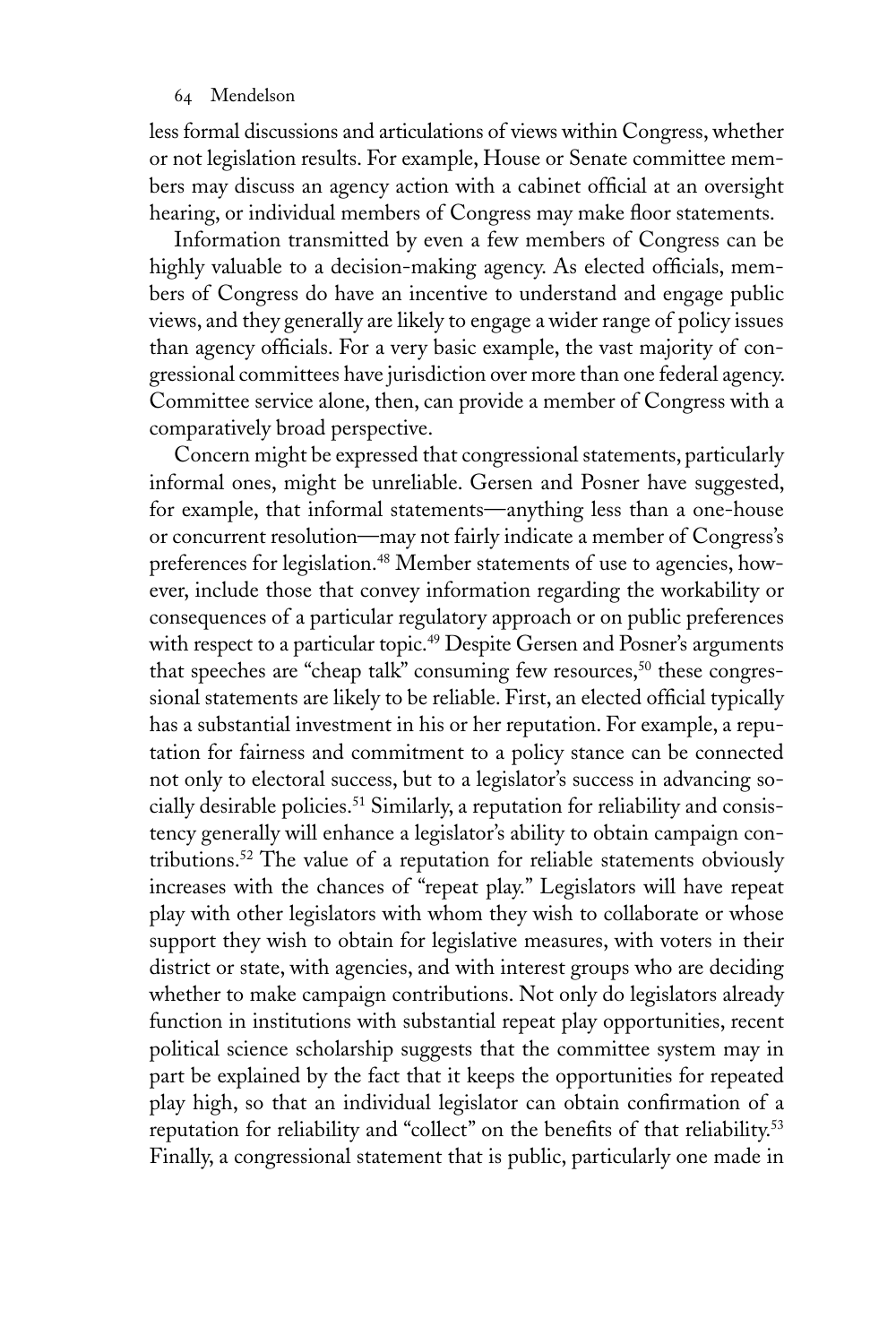an active debate, will be more costly if unreliable because the statement can be more easily monitored by interest groups, voters, and colleagues.

Congress cannot, of course, encourage agencies to violate existing law, both because agencies are bound by the law and because Congress is constrained to follow only constitutionally prescribed means of enacting legislation.<sup>54</sup> And any formal action vetoing an agency's decision or limiting its options must, of course, be done through the constitutionally prescribed mechanisms.55 Further, Congress and its members are barred from executing the laws.<sup>56</sup> But these statements are made in the context of broad and constitutional delegations of administrative authority.57 Broad statutes are widely perceived to evince an expectation on the part of the enacting Congress that the agency's application of particular laws will evolve with time. Application may evolve to take account of changed scientific circumstances, but also changed social circumstances, including views of the role of government. If an agency's application of a statute is to evolve in accordance with changed social circumstances, then information from congressional discussion must—along with information gathered from the public and from executive officials—be seen as a useful source to an agency seeking to detect those changed social circumstances.

The biggest difficulty with Congress supplying public values information to the agencies is simply that Congress is insufficiently engaged. As is widely recognized, its attention to the work of agencies is at best sporadic.58 As Matt McCubbins and Thomas Schwartz have famously observed with respect to oversight of the administrative state, Congress may function less like a police patrol and more like a fire department triggered by an individual or interest group's pulling of an alarm.<sup>59</sup> One implication is that Congress will try to redirect an administrative agency heading down the wrong path only if (presumably well-organized) individuals and interest groups ask it to do so.<sup>60</sup> Congress may thus inadequately police an agency when the agency misapprehends democratic values that are held more widely and more diffusely.

Further, congressional deliberation, even at its most active, could also be criticized. For example, the committee structure, set up to develop expertise in a wide variety of specialized subjects,<sup>61</sup> may end up instead disproportionately rewarding well-organized interest groups.<sup>62</sup> Richard Lazarus has noted the extent to which changes in congressional structure have reduced effective deliberation on environmental issues.<sup>63</sup> The incentives created by the Budget Act to refocus congressional deliberations on appropriations, rather than authorizing legislation, have prompted a decline in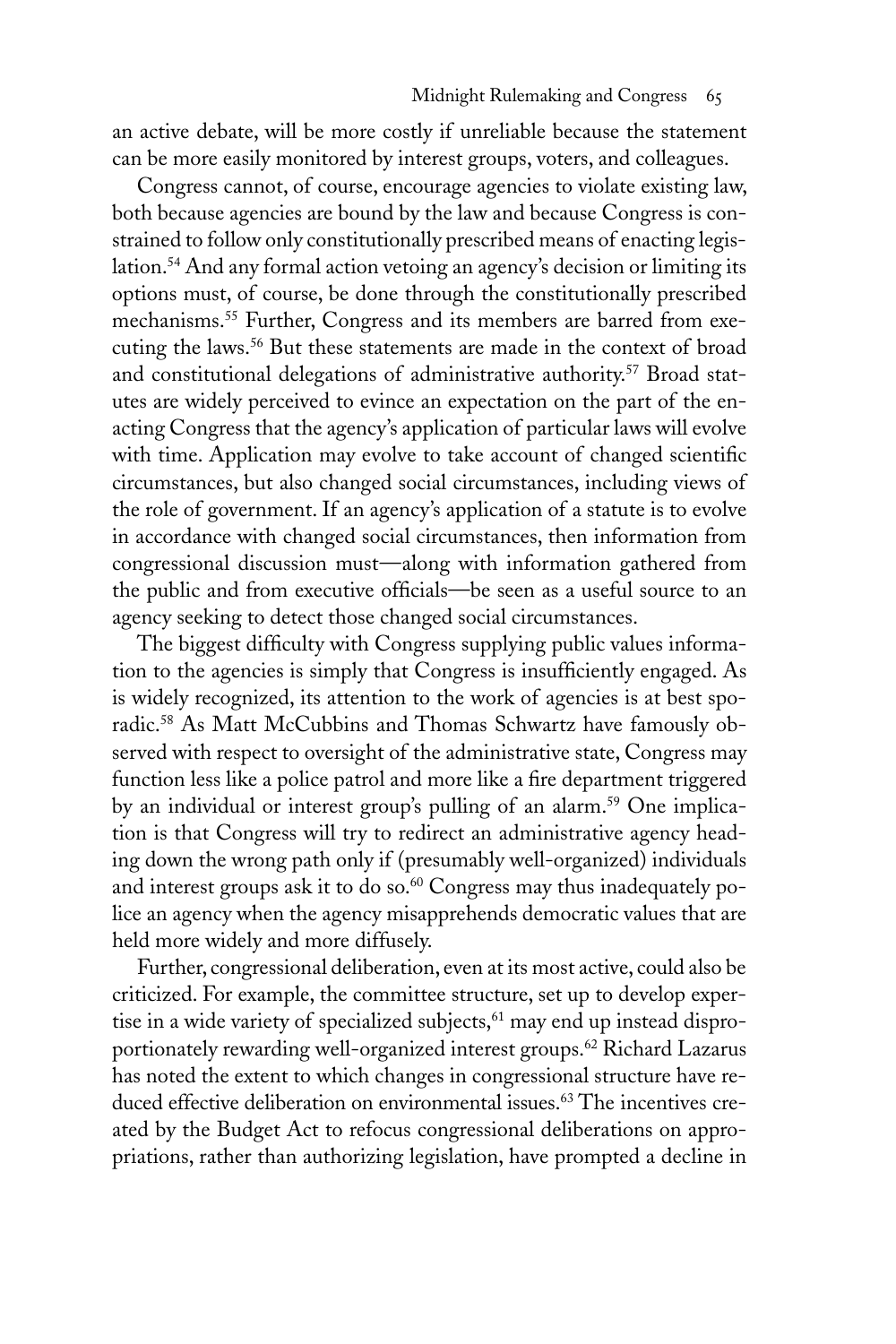the specialized, knowledgeable authorizing committees and an increase in oversight being conducted by appropriations committees, often smaller, less well-staffed, less-specialized committees.<sup>64</sup> Even where authorizing committees exercise oversight, the committee may not be representative of Congress as a whole. Such oversight may represent another bite at the apple for interest groups who lost in the administrative process.<sup>65</sup>

In short, as it currently stands, congressional oversight of agencies can offer important information to agencies, but oversight is generally sporadic and when it does take place, it can be at the behest of well-organized interest groups.

# III. Midnight Rulemaking and Congress: Two Examples

So what about midnight rulemaking and democracy? Midnight rulemaking is primarily criticized as antidemocratic because it takes place postelection—and thus in the face of the electorate's expressed preferences. As Jack Beermann and I have both discussed, midnight rulemaking may be motivated by the need to keep the government going, the desire to finish longtime projects before a deadline, and the goal of avoiding the delays that can come from bringing a new team up to speed. Less attractively, some midnight rules and other actions can be motivated by the desire to entrench policies that a new president would not otherwise select or even to impose political costs on a new president, should that new president wish to choose a different option.<sup>66</sup>

In some instances, however, midnight rulemaking may have the potential to enhance democratic processes by prompting greater congressional engagement. Take a pair of examples from the most recent presidential transition. In mid-December 2008, the Department of the Interior's Fish and Wildlife Service finalized a new rule regarding the obligations of federal agencies to consult with the Service prior to taking an action that might affect endangered species.<sup>67</sup> Section  $7$  of the Endangered Species Act requires federal agencies considering permit or license applications or authorizing or funding some other sort of action to consult first with a socalled wildlife agency—the National Marine Fisheries Services (NMFS) or the Fish and Wildlife Service (FWS)—if the action could "jeopardize the continued existence of any endangered species or threatened species or result in the destruction or adverse modification of [critical] habitat of such species."<sup>68</sup> Under regulations in effect prior to December 2008, if the permitting agency determined that the proposed action is not likely to adversely affect a listed species or habitat and the NMFS or FWS concurred, the statutory obligation to protect the species would be met. The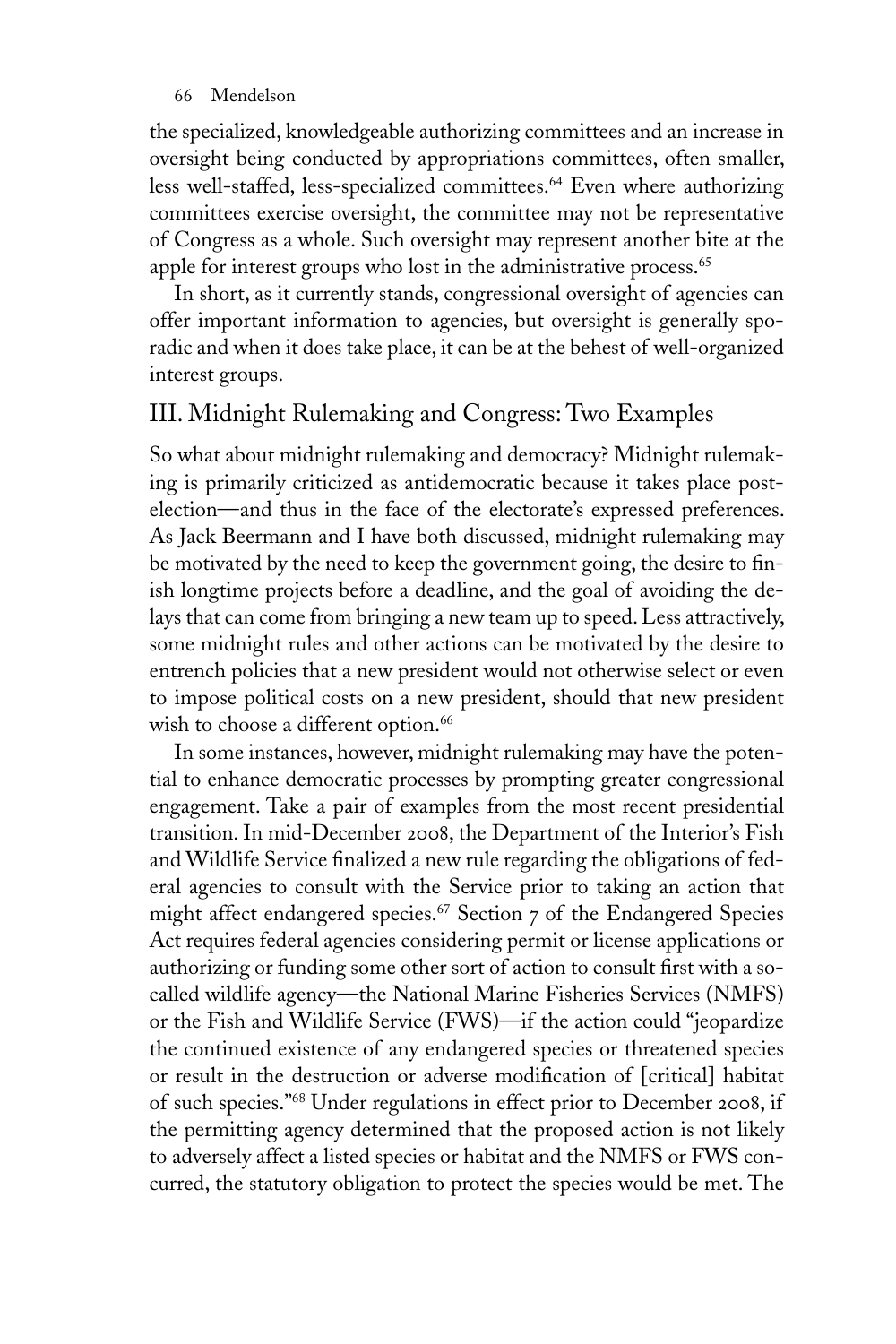new regulations exempted agencies from having to consult if the agency *itself* determined the action would not affect a listed species and the effects of the action would be manifested through "global processes" or would be difficult to measure.

The practical effect was that in many cases the permitting agency—often an agency with no particular expertise in endangered species or habitat could unilaterally determine the appropriateness of its action under the Endangered Species Act. Most controversially, perhaps, was the exception for "global processes," which was targeted at project-related climate change impacts and represented a judgment that the Endangered Species Act should not be a means of dealing with climate change. Again, for potential effects evinced through global processes, the permitting agency could be the final authority on whether its action was appropriate under the Endangered Species Act. The rule received significant public attention, and the agency received many comments; a high percentage of those comments consisted of form letters submitted by the public at large.<sup>69</sup>

At around the same time, the administration finalized a special rule addressing the polar bear's status as a listed threatened species. The earlier listing of the polar bear as "threatened" triggered statutory requirements that agencies consult with the Interior Department regarding any federal action, including permitting or licensing, that could jeopardize the species or negatively affect its habitat. Typically, designation of a species as "threatened" would also be associated with a regulatory decision prohibiting at least some "takes" of the species, including indirect harm through habitat destruction.<sup>70</sup> The special rule, however, specified that any activity occurring outside of the current range of the species, even if it would have a significant effect on polar bears or bear habitat, such as through emission of greenhouse gases connected with the melting of arctic ice, would *not* be deemed a prohibited act under the Endangered Species Act.<sup>71</sup>

Prior to this time, neither of these issues had received sustained attention either in the media or in Congress. References in the popular media to the Endangered Species Act or to the issues raised by these rules in the year previous to the rules' issuance were occasional at best, and mentions in Congress were almost nonexistent. Members of Congress did occasionally refer to the polar bear, but generally with respect to other issues, such as the status of the Arctic National Wildlife Refuge. Similarly, the relationship of endangered species protections to global climate change policy received no focused public attention during the 2008 presidential campaign.

Once the rules were issued, however, they attracted immediate con-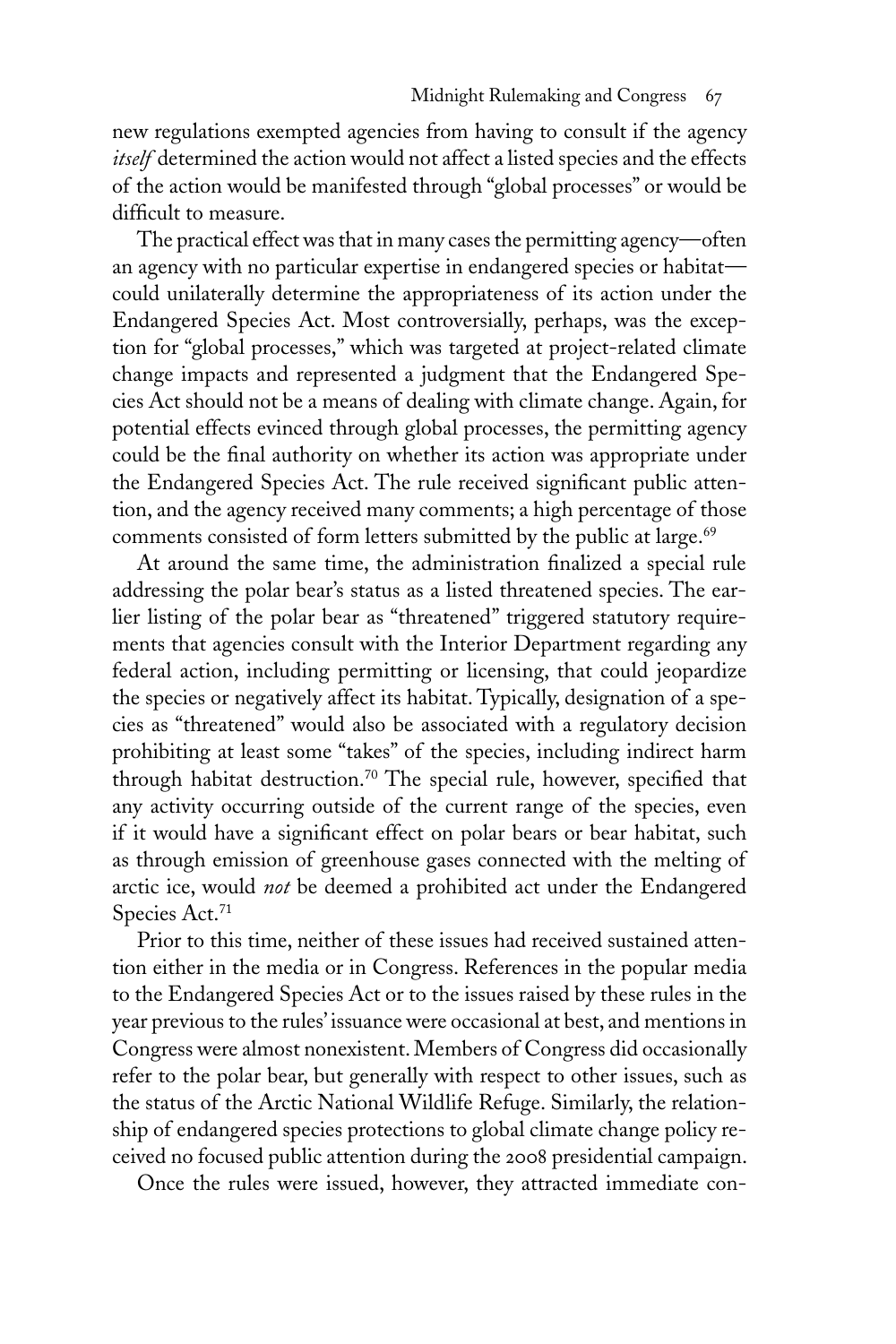gressional attention. Shortly after they were issued, Congressman Markey mentioned both the consultation and polar bear rules at a hearing on "midnight" regulations.<sup>72</sup> When it was introduced in February 2009, the House Omnibus Appropriations Act of 2009 (with appropriations for the Interior Department, the EPA, and a large number of other agencies) contained a rider relating to these two rules. Section 429 of the introduced bill gave the Interior and Commerce Departments sixty days to summarily withdraw the two ESA rules and reinstate the rules previously in effect.

In the Senate, however, Senator Murkowski and three colleagues offered an amendment to delete the rider, so that any repeal of the ESA rules would be subject to the usual notice-and-comment rulemaking requirements. This prompted debate among several members of the Senate on the substantive merits of the rules. With respect to the polar bear rule, Murkowski and others argued in favor of maintaining administrative procedures for repeal of the rules, since without the special rule for the polar bear, there could be "lawsuits to stop any action that would increase carbon dioxide or any greenhouse gas emissions anywhere in the country . . . if the project had not first consulted with U.S. Fish and Wildlife on potential impacts." Murkowski further suggested that using the endangered species listing as a way to "regulate greenhouse gas emissions" would be "overreaching," potentially triggering "such a backlash that it harms support for the Endangered Species Act."<sup>73</sup>

Senator Feinstein and others called the consultation rule "wrongheaded" because it would leave species-related decision making up to the acting agency "without any input from scientists or biologists."<sup>74</sup> Senator Boxer noted that the rules were "midnight regulations" and "capricious."<sup>75</sup> The Murkowski amendment failed and the rider remained in the bill.

After the presidential transition, eight senators, including Senators Durbin, Boxer, and Kerry, wrote Interior Secretary Salazar in April 2009 urging Salazar to use the authority granted in the appropriations bill to summarily reverse the polar bear and consultation rules so that the Interior Department would continue to retain the ability to "consider[] and address[] the very factors that are causing the ice to melt [and the decline of the polar bear], including climate change."<sup>76</sup> Forty-four members of the House wrote a similar letter regarding the consultation rule, though not the polar bear rule.<sup>77</sup> The possibility of reversal of the midnight rules also energized twenty conservation and environmental groups, who wrote the Interior Department separately to encourage it to use its authority to reverse both ESA rules. (The Center for Biological Diversity sent a petition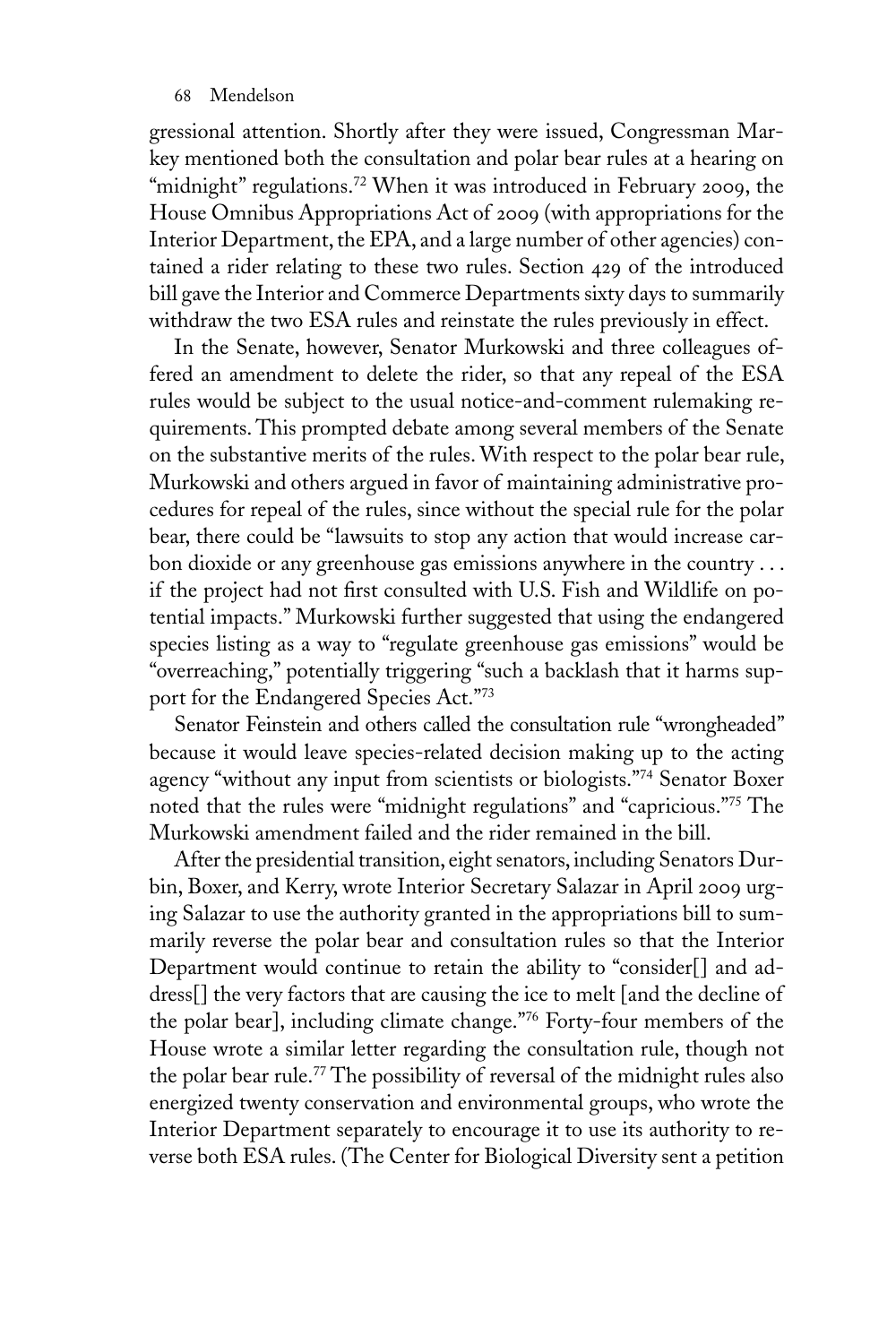with nearly 50,000 signatures as well.)<sup>78</sup> The transition period was marked by significant news coverage, both of the late-term Bush administration rules,<sup>79</sup> of congressional debate, $80$  and of the Obama administration's reactions.

The Obama administration reversed the consultation rule shortly after the passage of the appropriations legislation. Rather than simply reinstating the status quo ante, however, the agency said this: "We believe that it is appropriate to withdraw the new regulations and return to the *status quo ante* pending a comprehensive review of the ESA section 7 consultation regulations. Recognizing the widespread public concern about the process in the promulgation of the new regulations, the Departments agree that a thoughtful, in-depth, and measured review would be beneficial before a determination is made regarding potential changes to the section 7 consultation regulations. The section 7 consultation process is important for the conservation of species and critical habitat and involves complex and highly technical issues; the input from career conservation biologists who have experience with the section 7 consultations and who can provide scientific and technical expertise should, of course, be a key part of the process. In addition, any rulemaking process should be accorded a sufficient period of time to provide for careful, meaningful involvement of the affected public and to ensure consistency with the purposes of the ESA. This thorough review will allow the Departments to identify a range of options and implement improvements, if appropriate."81 The formal statement from the agencies—their publication in the *Federal Register* of the decision to revoke the rule—is opaque regarding potential political influences on the decision. Indeed, the agencies describe the decision as solely their own, although evidence elsewhere suggests that the White House Office of Management and Budget obtained some changes in the rule before its final publication.<sup>82</sup>

The polar bear rule ended up on a different track, however. Initial indications were that the Obama administration sought an easy reversal of this rule as well. Federal law requires the president to submit a comprehensive federal budget on or before the first Monday in February, and that submission typically begins the congressional budget process.<sup>83</sup> It accordingly could have been the Obama administration that suggested the rider in the first place. Moreover, the same interest groups hopeful of reinstating the earlier version of the consultation rule also lobbied heavily on the polar bear rule.<sup>84</sup>

Despite its likely initial position, however, the Obama administration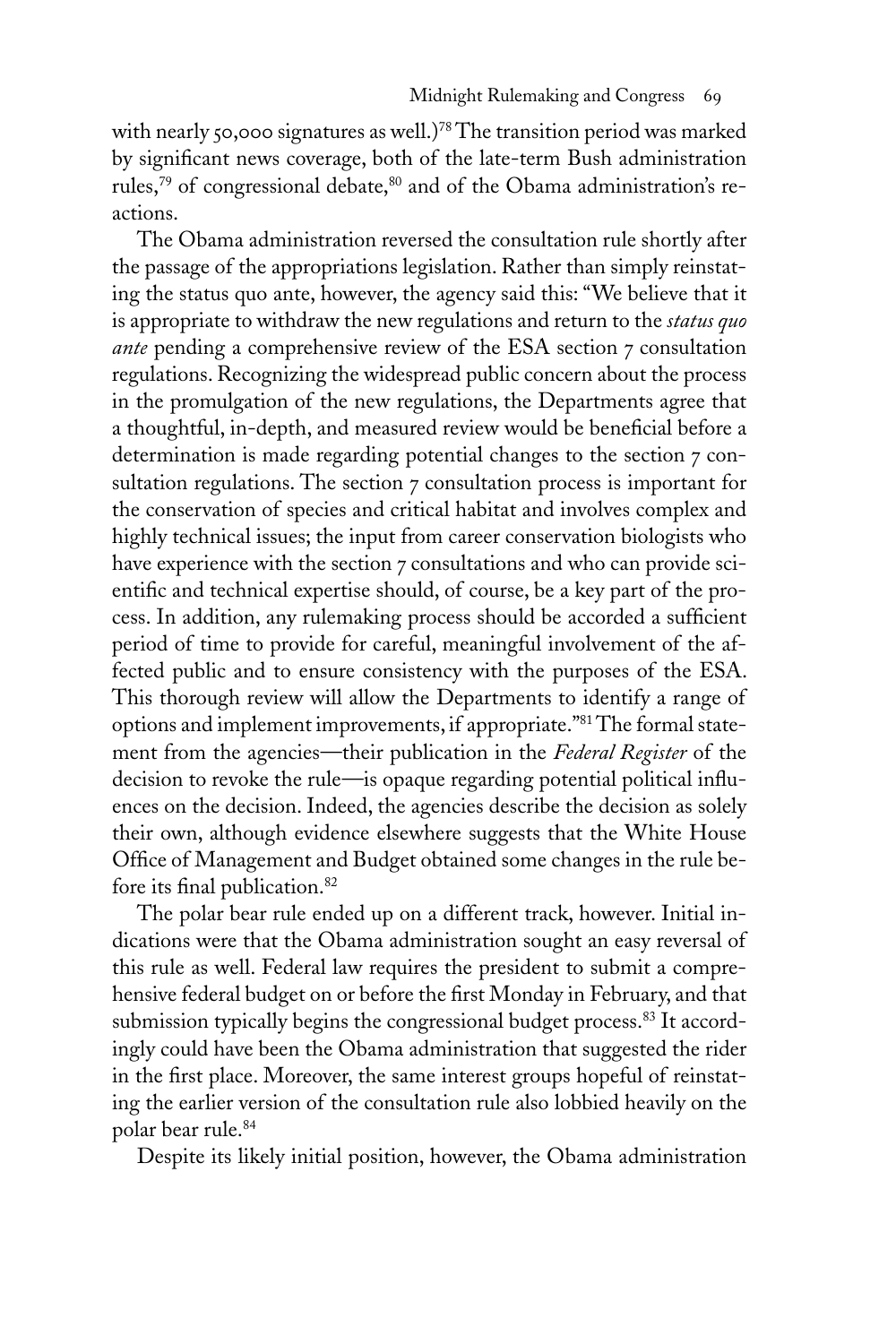ultimately decided to retain the polar bear rule. The Interior Department published no statement in the *Federal Register,* as it was leaving the Bush administration rule in place. However, Secretary Salazar did make a statement that the rule would be retained. Salazar acknowledged that greenhouse gases threaten the polar bear, but stated that "the global risk from greenhouse gases . . . requires comprehensive policies, not a patchwork of agency actions carried out for particular species. 'It would be very difficult for our scientists to be doing evaluations of a cement plant in Georgia or Florida and the impact it's going to have on the polar bear habitat."<sup>85</sup>

Based solely on the written record, it is very difficult to know conclusively which influences led the Interior and Commerce Departments to take different paths on the consultation and polar bear rules. Nonetheless, the change in approach to the polar bear rule, together with the fact that the agencies took nearly all the time Congress allotted them to act, is very suggestive that the agencies were reconsidering their original positions in light of the public and congressional views expressed on the issue in early 2009.

In particular, the agency decisions appeared to be consistent with some of the reasons offered in the congressional debate. With respect to the consultation rule, senators participating in the debate on the Murkowski amendment appeared neither to raise any specific objection to abandoning the consultation rule nor to dispute Senator Feinstein's point that consideration of the status of threatened or endangered species ought to be done by trained scientists residing in the Interior and Commerce Departments.

By contrast, Murkowski and her colleagues supporting the amendment to strike the rider nearly all focused on the virtues of the Bush administration's polar bear rule and the difficulties of abandoning it. Namely, it would be challenging to make an individual regulatory decision based on the small incremental effect a project would have on greenhouse gases, arctic ice, and in turn the polar bear. Meanwhile, Endangered Species Act litigation could become a significant forum in which climate change policy would be developed. This is not a scientific argument about whether greenhouse gases affect the polar bears. Instead, it is an argument about the best way to make policy decisions. Even though reducing greenhouse gases and addressing climate change are clearly important goals, creating a veto on nationwide greenhouse-gas creating projects—or subjecting them to an Endangered Species Act permit to be issued by the Interior Department—would not only be impracticable but would not be an appropriate means to develop global warming policy. Instead, as Secre-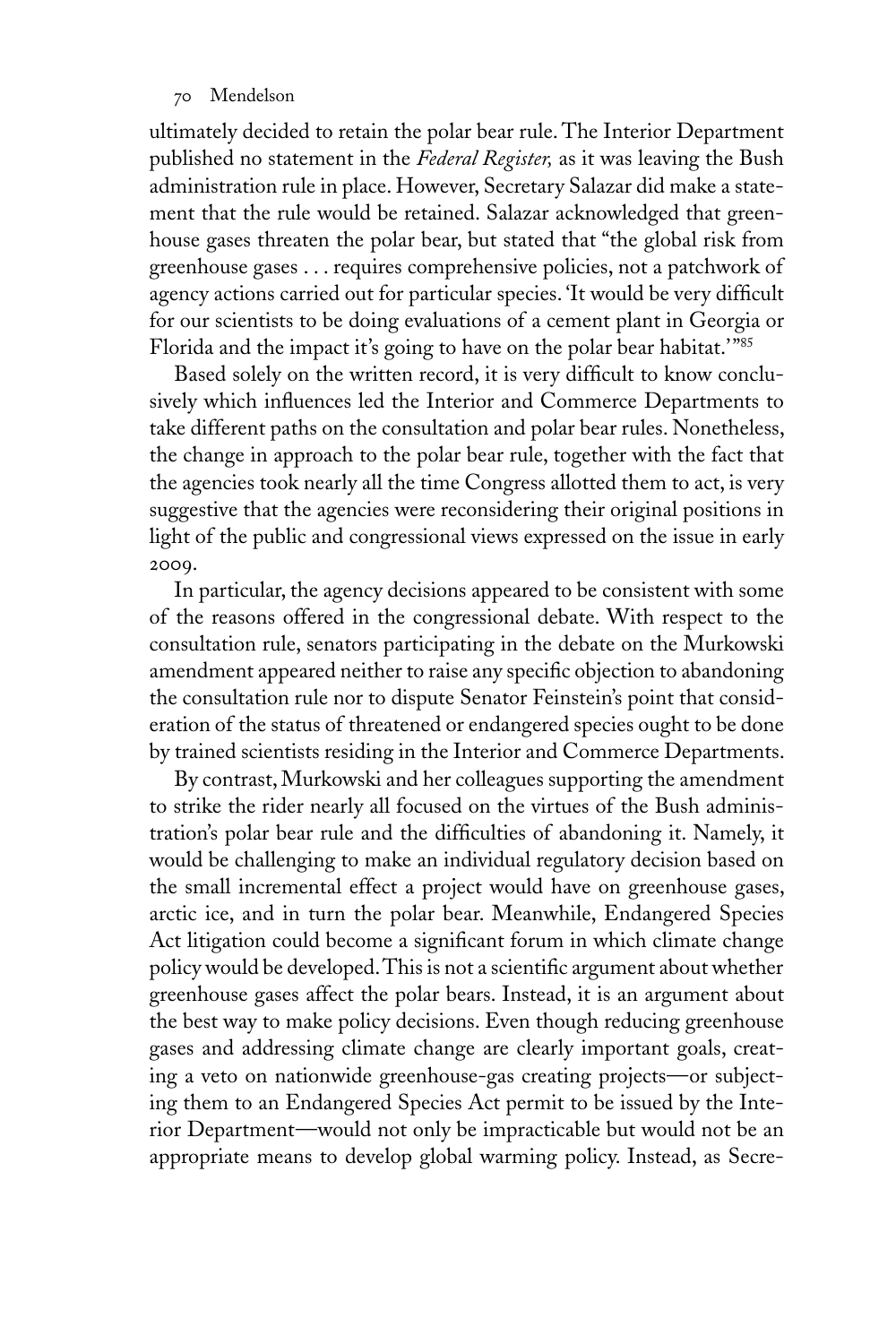tary Salazar stated, a more comprehensive approach would be preferable to a simple focus on a small project's effect on polar bear habitat. Salazar's statement ended up picking up some of the most thoroughly argued points in the congressional debate. While it is unclear exactly how many senators supported one view or another on the polar bear rule, the agency decision should be seen as more democratically responsive to the extent it was informed by the well-developed views expressed in the Senate and the open debate on the question.<sup>86</sup>

Ultimately, the polar bear decision was met with approval from mainstream newspapers as well. For example, the *Washington Post* praised the decision: "Interior Secretary Ken Salazar ruffled more than a few feathers this month when he let stand a Bush administration decision to prohibit the use of the Endangered Species Act to regulate greenhouse gas emissions. It was the right call when it was made in 2008, and it is the right call now."87 Despite declining to require any agency activity that might increase greenhouse gases to obtain a "take permit" prior to proceeding, the Obama administration instead has increased the size of the polar bear's critical habitat.<sup>88</sup> Agency activities within that habitat will remain subject to consultation with the wildlife agencies.

In short, the Endangered Species Act example suggests an administration decision that changed over time, in light of public and congressional engagement. The Obama administration decisions on both the consultation and the polar bear rule were likely better informed and more democratically deliberative than either the Bush administration's rules of December 2008, or the position, implicit in the adopted appropriations rider, that the two rules should be reconsidered with an option for summary reversal.

The Bush administration "midnight rules" on endangered species and the Obama administration's desire to reverse them ultimately had the effect of engaging Congress and heightening public interest in the issues. As I have written elsewhere, the identity of the president and his or her agency heads, together with the content of a "midnight rule," can not only generate public interest in the rule, but also can supply important information about the range of regulatory options. For example, in its outgoing months, the Clinton administration issued a rule known as the "roadless rule," restricting road building in national forests. The Clinton rule provided the public with a benchmark with which to evaluate other regulatory options, such as those proposed by the George W. Bush administration.

Here, the endangered species rulemakings of the Bush administration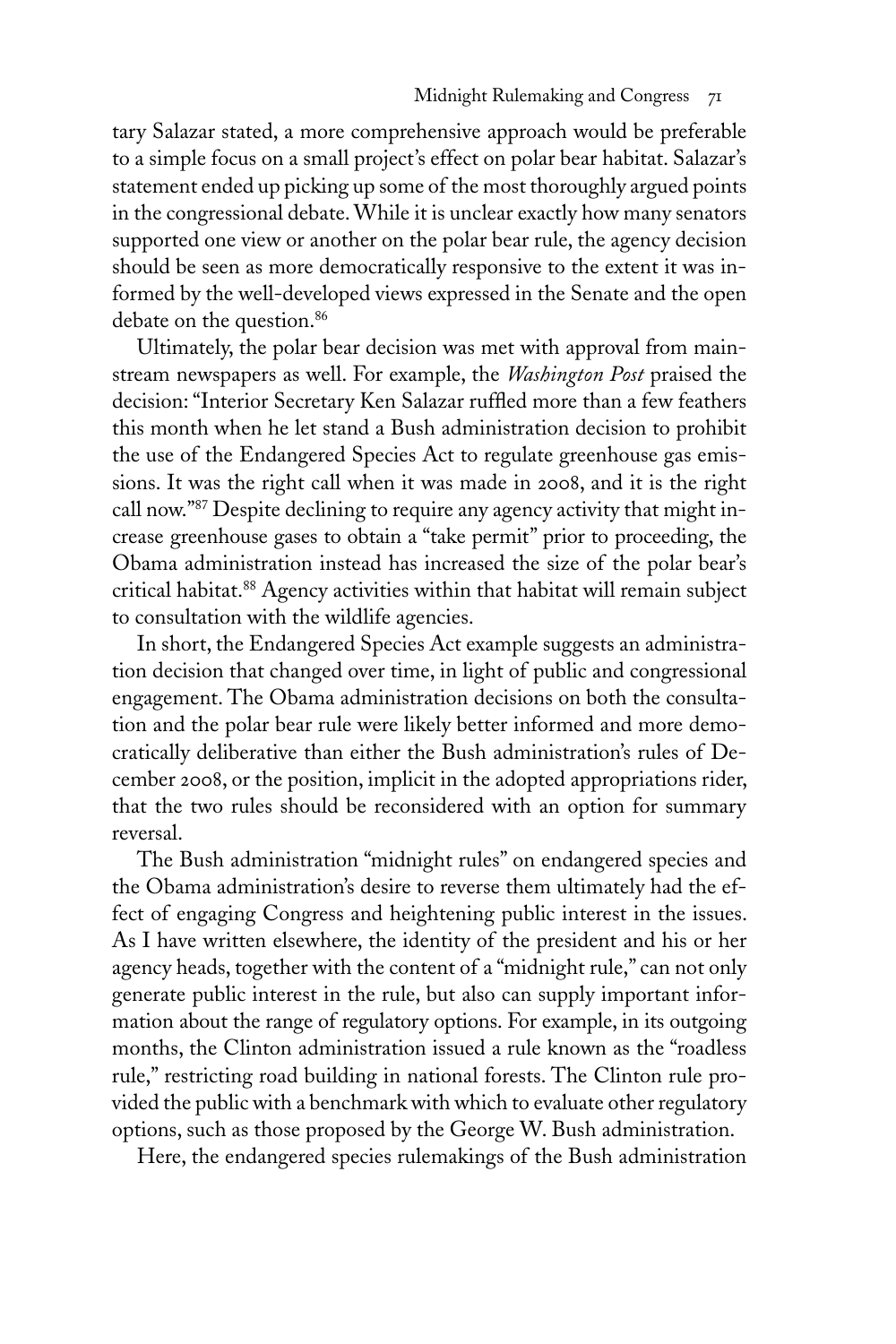similarly provided the public and Congress with an additional benchmark against which to evaluate a range of policy options. The midnight rules represented the outgoing administration's analysis and preferred policy regarding how to administer the Endangered Species Act and what protections to afford the threatened polar bear. The timing of the rule prompted debate in Congress, but it also provided a concrete proposal which members of Congress could react to and discuss. That process of congressional debate prompted better informed and more democratically deliberative final decisions than if the Bush administration had done nothing on these issues and left it all up to the Obama administration.

Not only might the midnight rulemaking have had benefits for the ultimate agency decision, but we might also see it as encouraging better congressional functioning. As McCubbins and Schwartz have suggested, Congress usually acts in a "fire-alarm" mode. The primary criticism of firealarm functioning is that the congressional agenda is limited and that fire alarms are pulled by organized interest groups.<sup>89</sup> By contrast, in the midnight rulemaking setting, members of Congress may already be attuned to the activities of the outgoing president, and the fire alarm is effectively pulled by the fact that the outgoing president has placed the issue on the agenda.

Again, consider the endangered species rules. These issues did not receive significant congressional attention during the year prior to the issuance of the rules, apart from scattered statements in the *Congressional Record* on other issues.<sup>90</sup> The *Congressional Record* contains no discussion of any sort regarding whether acting agencies should be required to consult with the Interior and Commerce Departments prior to taking action that could negatively impact endangered species. The issuance of the rules, however, caused a number of senators to join issue and debate the relevant policy questions.

This is an improvement to the usual fire alarm pulling. The rule has been placed on the agenda by an outgoing president rather than, say, an organized interest group. A midnight rule can highlight the space between the outgoing and incoming president's views. That space, once identified by the outgoing president's concrete action, provides an opportunity for constructive engagement. Especially because issue may not have been joined during the presidential election, these sorts of issues can be particularly valuable ones for congressional debate.

A significant concern might be that it is a lame-duck president who is selecting these topics to engage the attention of the public and of Con-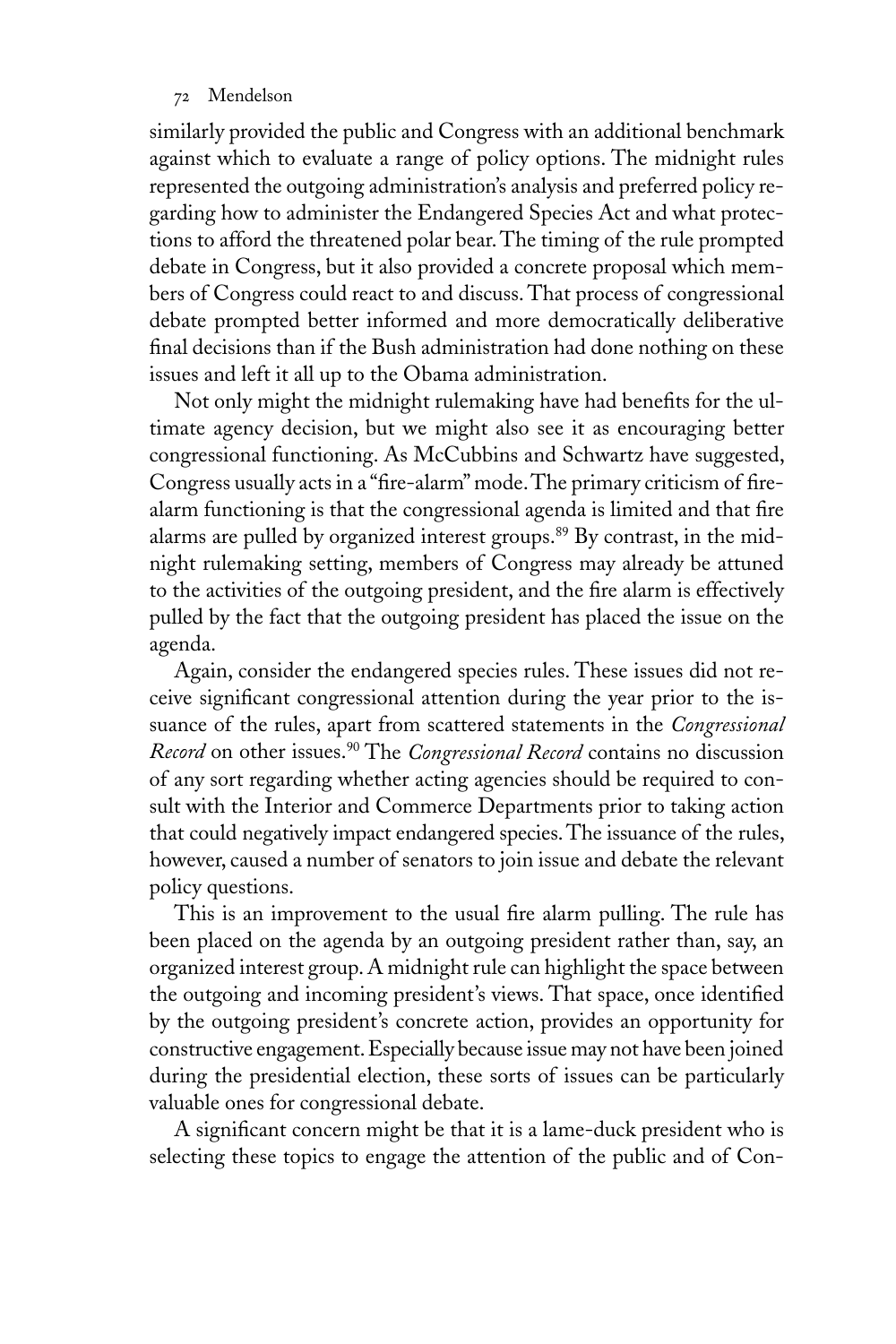gress, arguably displacing the new president's political agenda and sometimes yielding to a temptation to distribute rents as well as to make policy serving the outgoing president's view of the public interest.<sup>91</sup> Further, a deluge of midnight regulations could overwhelm both Congress and the incoming president, and many such rules might stay in place simply because too many resources, both fiscal and political, would be required to revise or repeal them. But rules that make good policy in the eye of the departing president may prompt genuine political discussion, because they also likely possess support from a significant portion of the political community. In the setting of the Endangered Species Act midnight rules, the result was a debate that otherwise would not have taken place. Even if it might be characterized as an outgoing president's late-term power grab, then, teeing up an issue for public debate through a midnight rule may ultimately be more democracy enhancing than no action at all.

# IV. Conclusion

None of this is to say that midnight rulemaking is always a good thing or even that it is, overall, the best way to prompt congressional debate or renewed congressional attention to the actions of the administrative state. Nonetheless, we can learn something from the productive and valuable debate midnight rules sometimes engender. Public views on particular issues may not be fully crystallized at the time an incoming president is elected. Congress may not have focused—or have been made to focus—upon particular policy issues. A silver lining of the midnight rule may be that it prompts more direct and concentrated congressional engagement on particular policy issues. That has the potential to improve both the agency decision ultimately made by the new president and congressional deliberation itself. A critical lesson we should take away is the value of congressional discussion for agency action and the need for innovative ways to better engage Congress in difficult, value-laden issues handled by the administrative state. It revised the rule at the end of 2011.

## **Notes**

1. See Federal Motor Carrier Safety Administration, Department of Transportation, Hours of Service of Drivers, 73 *Federal Register* 69,567 (November 19, 2008). The Obama administration agreed to reconsider the rule. See Federal Motor Carrier Safety Administration, Motor Carrier Safety Advisory Committee Public Meeting, 74 *Federal Register* 62,882 (December 1, 2009).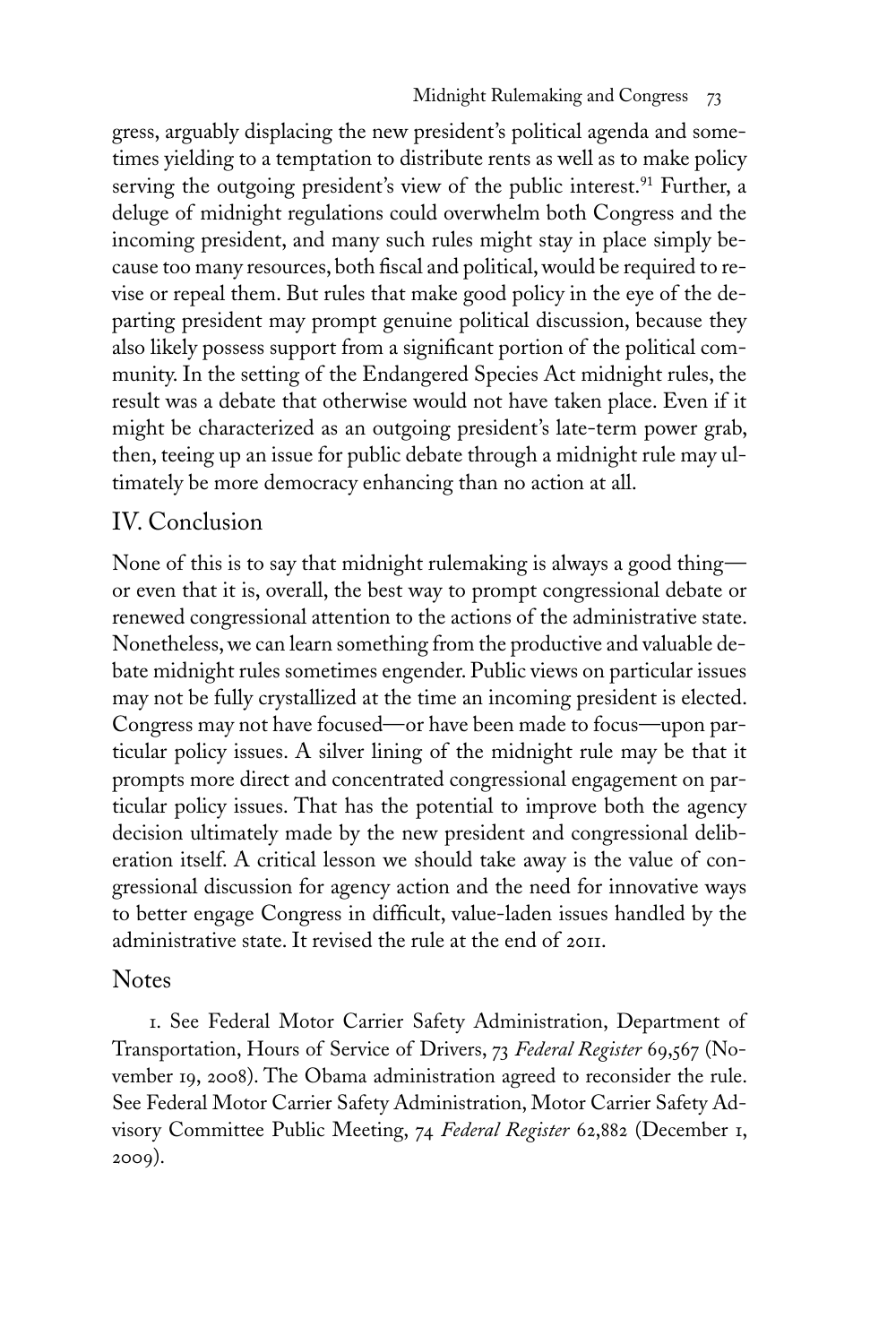2. Department of Health and Human Services, Ensuring that Department of Health and Human Services Funds Do Not Support Coercive or Discriminatory Policies or Practices in Violation of Federal Law, 73 *Federal Register* 78,072 (December 19, 2008). Under the Obama administration, the agency issued a proposed rule to rescind that regulation in March 2009. See Department of Health and Human Services, Proposed Rules: Rescission of the Regulation Entitled "Ensuring that Department of Health and Human Services Funds Do Not Support Coercive or Discriminatory Policies or Practices in Violation of Federal Law," 74 *Federal Register* 10,207 (March 10, 2009). As of December 2011, no final rule had been issued.

3. This chapter focuses only on so-called notice-and-comment rulemaking conducted by agencies. Other actions, such as adjudication, funding of grants, and other such decisions, are beyond the scope of this chapter.

4. Although the activities themselves have characterized presidential transitions for decades, so-called midnight rulemaking and other entrenchment activities within the administrative state just before the arrival of a new president first received significant analysis in the legal literature around the time of the Clinton/Bush transition. See, e.g., Jack M. Beermann, "Presidential Power in Transitions," *Boston University Law Review* 83 (December 2003): 947; Jay Cochran, "The Cinderella Constraint: Why Regulations Increase Significantly During Post-Election Quarters" (unpublished, March 8, 2001); Nina Mendelson, "Agency Burrowing: Entrenching Policies and Personnel Before a New President Arrives," *New York University Law Review* 78 (May 2003): 557.

5. E.g., Peter Strauss, "Foreword: Overseer, or 'The Decider'? The President in Administrative Law," *George Washington Law Review* 75 ( June 2007): 696.

6. Nina Mendelson, "Agency Burrowing," 557.

7. *Federal Communications Commission v. Fox Television Stations, Inc.,* 129 S. Ct. 1800, 1810–1811 (2009).

8. David Barron, "From Takeover to Merger: Reforming Administrative Law in an Age of Agency Politicization," *George Washington Law Review* 76 (2008): 1095, 1097 (noting "politicization of the national bureaucracy itself ").

9. Nina Mendelson, "Agency Burrowing," 557, 602.

10. Memorandum from Joshua B. Bolten, White House Chief of Staff, to Heads of Executive Departments & Agencies (May 9, 2008), available at http://www.ombwatch.org/files/regs/PDFs/BoltenMemo050908.pdf (last accessed July 8, 2011).

11. See Fox News/Opinion Dynamics poll data regarding favorability rating of George W. Bush (showing 2007 and 2008 favorability ratings con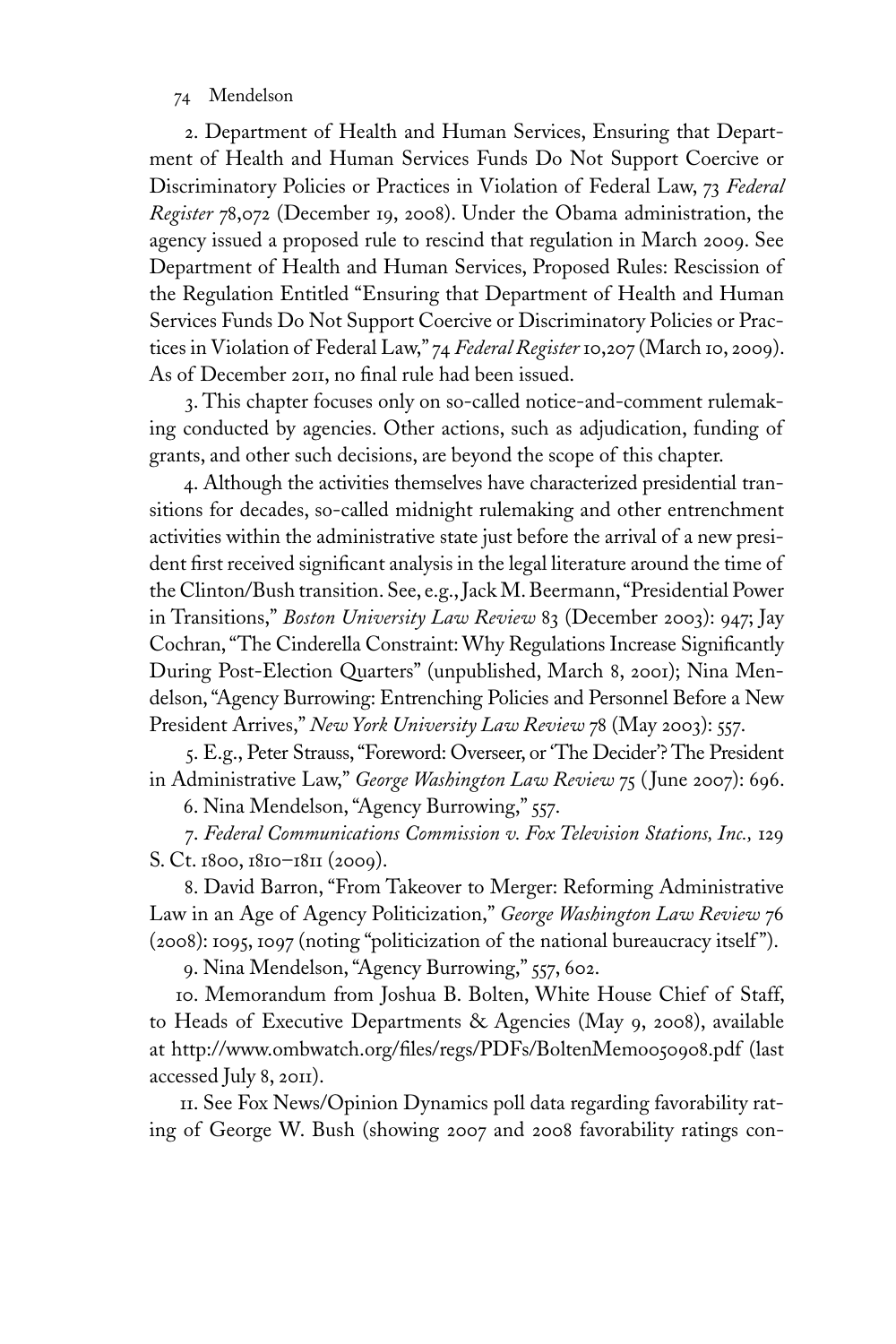sistently at or below 40 percent), available at http://www.pollingreport.com/ BushFav.htm (accessed December 7, 2009).

12. See generally Beermann, "Presidential Power in Transitions," 947; Jerry Brito and Veronique de Rugy, "Midnight Regulations and Regulatory Review," *Administrative Law Review* 61 (2009): 163; Cochran, "The Cinderella Constraint"; Susan E. Dudley, "Reversing Midnight Regulations," Cato Review of Business & Government 24 (2001): 9; Nina Mendelson, "Agency Burrowing: Entrenching Policies and Personnel Before a New President Arrives," 557.

13. See Antony Davies and Veronique de Rugy, "Midnight Regulations: An Update 4" (Mercatus Center, George Mason University, 2008), available at www.mercatus.org/uploadedFiles/Mercatus/Publications/WP0806\_RSP \_Midnight%20Regulations.pdf (Last accessed July 8, 2011).

14. Brito and de Rugy, "Midnight Regulations and Regulatory Review," 163, 174 ("If there are no such future interactions [with Congress and the electorate], an administration will be more likely to 'defect' and pursue a regulatory course that might have otherwise invited retaliation."); ibid. at 174–175 ("The accountability provided by the threat of congressional retaliation is also weakened once a president knows that there is no 'next period' in which he will need Congress's cooperation on legislative, budgetary, and other matters").

15. Beermann, "Presidential Power in Transitions," 947.

16. Richard B. Stewart, "The Reformation of American Administrative Law," *Harvard Law Review* 88 (1975): 1667, 1675–1676; Jerry L. Mashaw, "Should Administrators Make Political Decisions," in *Greed, Chaos, and Governance* (New Haven, CT: Yale University Press 1997).

17. But see, e.g., Kenneth A. Shepsle, "Congress is a 'They,' not an 'It': Legislative Intent as Oxymoron," *International Review of Law and Economics* 12 (1992): 239.

18. See, e.g., *Food & Drug Administration v. Brown & Williamson Tobacco Corp.,* 529 U.S. 120, 164 (2000) (discussing the view that the federal Food Drug and Cosmetic Act was a purposely broad delegation of discretionary powers to the FDA) (Breyer, J., dissenting).

19. Clean Water Act sec. 301(b)(2)(A), codified at 33 U.S.C. 1311(b)(2)(A).

20. Amy Gutmann and Dennis Thompson, *Democracy and Disagreement*  (Cambridge, MA: Harvard University Press, 1996).

21. Ibid.

22. Mark A. Seidenfeld, "A Civic Republican Justification for the Bureaucratic State," *Harvard Law Review* 105 (1992): 1511, 1515 (describing rulemak-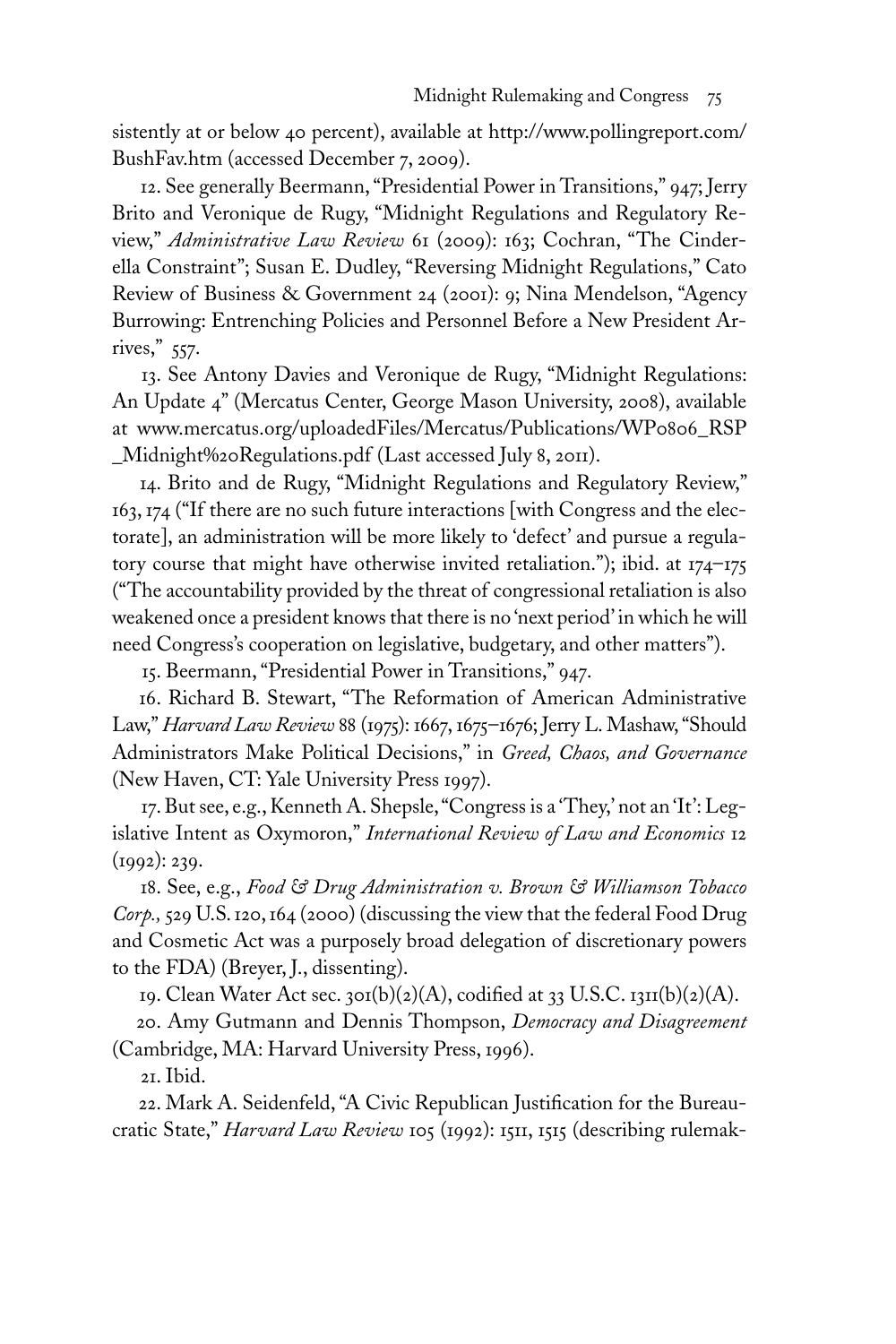ing as "best hope of implementing civic republicanism's call for deliberative decisionmaking informed by the values of the entire polity"); *United States v. Nova Scotia Food Products Corp.,* 568 F.2d 240 (2d Cir. 1977) (overturning agency rule for failure to "discuss [or] answer[]" relevant comment).

23. A prominent example is found in Jerry L. Mashaw, "Should Administrators Make Political Decisions?" in *Greed, Chaos, and Governance* (New Haven, CT: Yale University Press 1997).

24. See Elena Kagan, "Presidential Administration," *Harvard Law Review* 114 (2001): 2245; Kevin Stack, *Columbia Law Review* 100 (2006): 263; Nina Mendelson, "Another Word on the President's Statutory Authority Over Agency Action," *Fordham Law Review* 79 (2011): 2455.

25. See Mashaw, "Should Administrators Make Political Decisions?"; Steve Calabresi, "Some Normative Arguments for the Unitary Executive," *Arkansas Law Review* 48 (1995): 23; Nina Mendelson, "Agency Burrowing," 557, 583 ("[S]he will be better able to counteract narrowly regional interests and the demands of small groups of constituents.").

26. See Calabresi, "Some Normative Arguments for the Unitary Executive," 23.

27. Cynthia Farina, "False Comfort and Impossible Promises: Uncertainty, Information Overload, and the Unitary Executive," *University of Pennsylvania Journal of Constitutional Law* 12 (February 2010): 357.

28. See Jide Nzelibe, "The Fable of the Nationalist President and the Parochial Congress," *University of California at Los Angeles Law Review* 53 (2006): 1231–1246. See also Wallace Mendelson, "Separation, Politics, and Judicial Activism," *Indiana Law Review* 52 (1977): 313, 316 ("a presidential candidate who has substantial support in some fifteen or twenty major metropolitan areas is virtually assured of victory"); Nelson Polsby, *Congress and the Presidency* (Englewood Cliffs, NJ: Prentice-Hall, 1986 (presidential candidates tend both to be chosen from populous states with large electoral college impact and to have made alliances with urban interest groups).

29. See Evan Criddle, "Fiduciary Administration," *Texas Law Review* 88 (2010): 441; Farina, "False Comfort and Impossible Promises," 357.

30. See Anne O'Connell, "Political Cycles of Rulemaking: An Empirical Portrait of the Modern Administrative State," Virginia Law Review 94 (2007): 889, 969.

31. The Congressional Review Act was used to override the Clinton "ergonomics" rule, and its use was threatened seriously on only one other occasion.

32. Mark Seidenfeld, "The Psychology of Accountability and Political Review of Agency Rules," *Duke Law Journal* 51 (2001): 1059.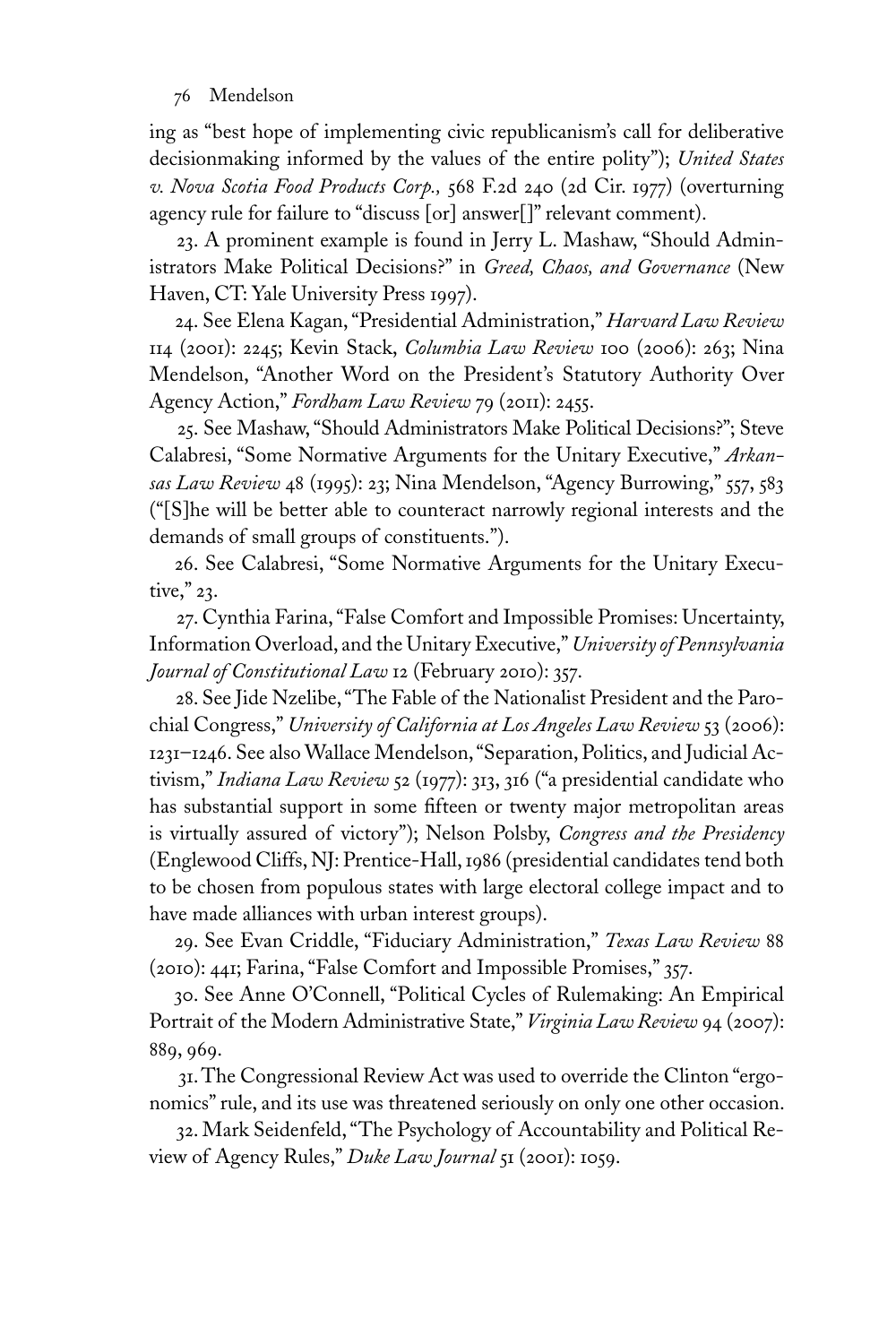33. George A. Bermann, "Regulatory Federalism: European Union and the United States," *Recueil des Cours* 263 (1997): 48, 53; Herbert Wechsler, "The Political Safeguards of Federalism," *Columbia Law Review* 54 (1954): 543; Ernest Young, "Two Cheers for Process Federalism," *Villanova Law Review* 46 (2001): 1349.

34. Jerry L. Mashaw, *Greed, Chaos, and Governance: Using Public Choice to Improve Public Law* (New Haven: Yale University Press, 1999), 152.

35. See Lawrence R. Jacobs and Robert Y. Shapiro, *Politicians Don't Pander* (Chicago: University of Chicago Press, 2000), 33, 36–37.

36. Farina, "False Comfort and Impossible Promises," 291–292 ("what cannot be disputed is [the electoral college's] success in focusing the attention of would-be Presidents on geography").

37. See Gutmann and Thompson, *Democracy and Disagreement,* 12, 16, 40–41.

38. See Nina Mendelson, "Disclosing 'Political' Oversight of Agency Decision Making," 108 Michigan Law Review (2010), 1127.

39. Of course, whether accompanied by published reasoned debate or not, legislation has its own legitimacy because it is the product of a constitutionally prescribed process, and it may have a particularly strong claim if it is indeed the product of reasoned debate.

40. See generally Jason Webb Yackee and Susan Webb Yackee, "A Bias Toward Business? Assessing Interest Group Influence on the U.S. Bureaucracy," *Journal of Politics* 68 (2006): 128, 133; Wendy Wagner, "Administrative Law, Filter Failure, and Information Capture," *Duke Law Journal* 59 (2010): 1324, 1367; Cornelius M. Kerwin, *Rulemaking: How Government Agencies Write Law and Make Policy* (Washington, D.C.: CQ Press, 2003), 182–183.

41. Nina Mendelson, "Regulatory Beneficiaries and Informal Agency Policymaking," *Cornell Law Review* 92 (2007): 397, 428–430.

42. See Mariano Florentino-Cuellar, "Rethinking Regulatory Democracy," *Administrative Law Review* 57 (2005): 411, 414; see also Nina Mendelson, "Foreword: Rulemaking, Democracy, and Torrents of E-Mail," *George Washington Law Review* 79 (2011).

43. This is Seidenfeld's assumption. See Seidenfeld, "A Civic Republican Justification for the Bureaucratic State," 1511, 1555 ("Staff bureaucrats focus on what they believe the public interest is and whether the suggested policy furthers it.").

44. Judicial review requiring that an agency answer significant comments is no guarantee of democratic responsiveness, though it may help assure rationality.

45. Nina Mendelson, "Disclosing 'Political' Oversight of Agency Decision Making."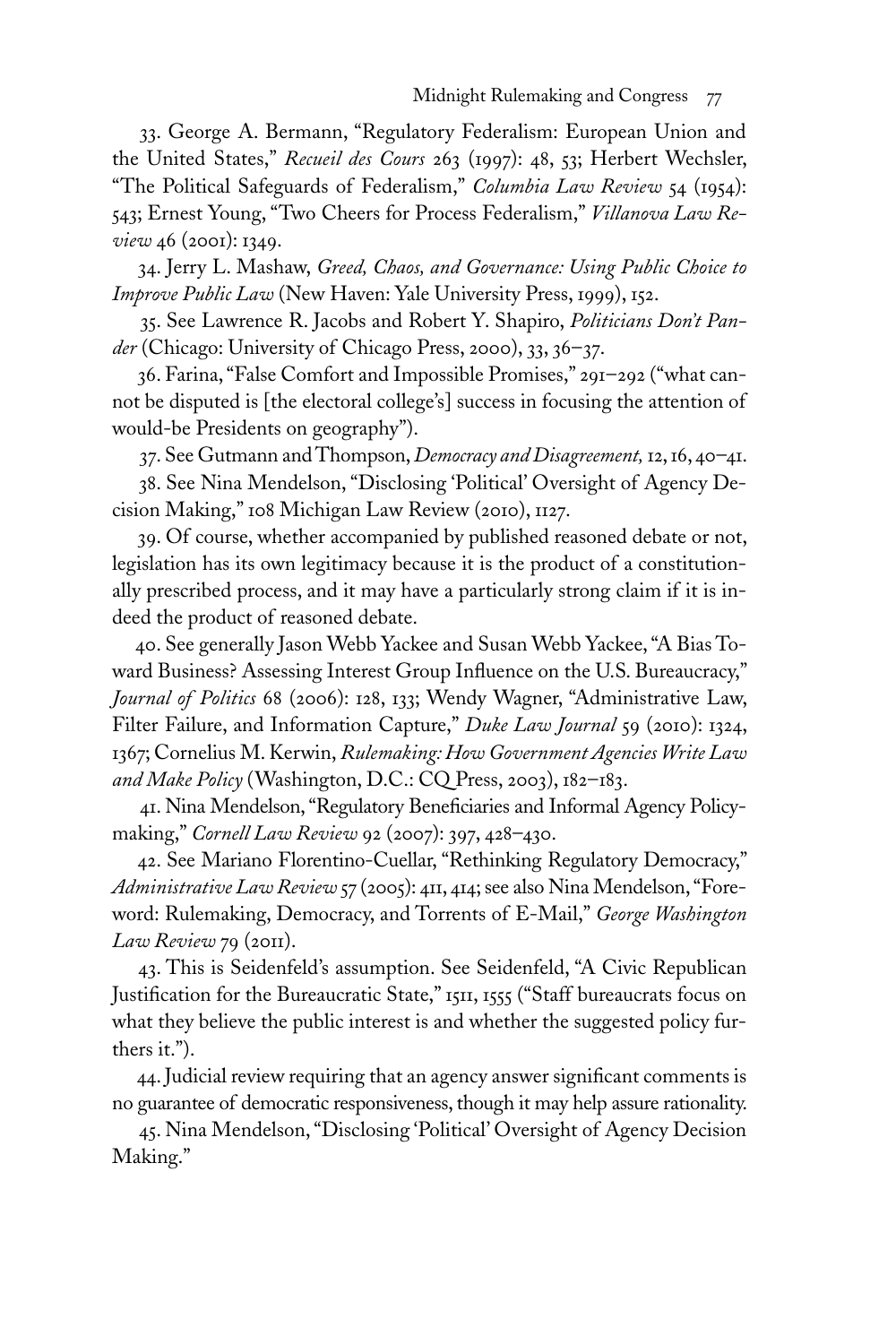46. Private efforts by members of Congress to pressure agencies accordingly would not have this same benefit to citizens.

47. See Pew Research Center for the People and the Press, "Distrust, Discontent, Anger and Partisan Rancor," available at http://people-press.org/report/606/trust-in-government (accessed April 28, 2010) (noting that discontent with Congress and elected officials is "epic" and that favorable opinions of Congress have declined from 50 percent of those polled in 2009 to 25 percent in 2010).

48. See Jacob Gersen and Eric Posner, "Soft Law: Lessons from Congressional Practice," *Stanford Law Review* 61 (2008): 573; see also Guy Hafteck, "Legislative Threats," *Stanford Law Review* 61 (2008): 629. With respect to the intent of an individual member of Congress or of some sort of collective intent, statements may be subject to some of the same criticisms as those leveled against legislative history. For example, statements can be strategic, may not be representative, and so forth. Compare Antonin Scalia, "Common-Law Courts in a Civil Law System: The Role of United States Federal Courts in Interpreting the Constitution and Laws," in Antonin Scalia, *A Matter of Interpretation: Federal Courts and the Law,* ed. Amy Gutmann (Princeton, NJ: Princeton University Press, 1997) with Stephen Breyer, "On the Uses of Legislative History in Interpreting Statutes," *Southern California Law Review* 65 (1992): 845. This is particularly an issue for statements from congressional committees. While the idealistic notion of committees is a smaller body representative of the whole that has an opportunity to develop expertise, committees have been criticized as composed of "preference outliers," who seek committee membership in order to distribute benefits to their constituents or to well-organized interest groups. Keith Krehbiel has compiled statistical evidence tending to suggest that committees are not, in fact, composed of preference outliers. Keith Krehbiel, "Are Congressional Committees Composed of Preference Outliers," *American Political Science Review* 84 (1990): 149. My suggestion, however, is not that congressional statements should be used to rewrite a statute *de facto,* or as a form of soft law, but instead as valuable information—particularly on broader questions of policy or value—to an agency implementing a broad statutory delegation.

49. The "intention"/"technical" dichotomy comes from the work of David Austen-Smith. David Austen-Smith, "Strategic Models of Talk in Political Decision Making," *International Political Science Review* 13 (1992): 45–58.

50. Gersen and Posner, "Soft Law: Lessons from Congressional Practice," 573, 589.

51. Hafteck, "Legislative Threats," 629, 668.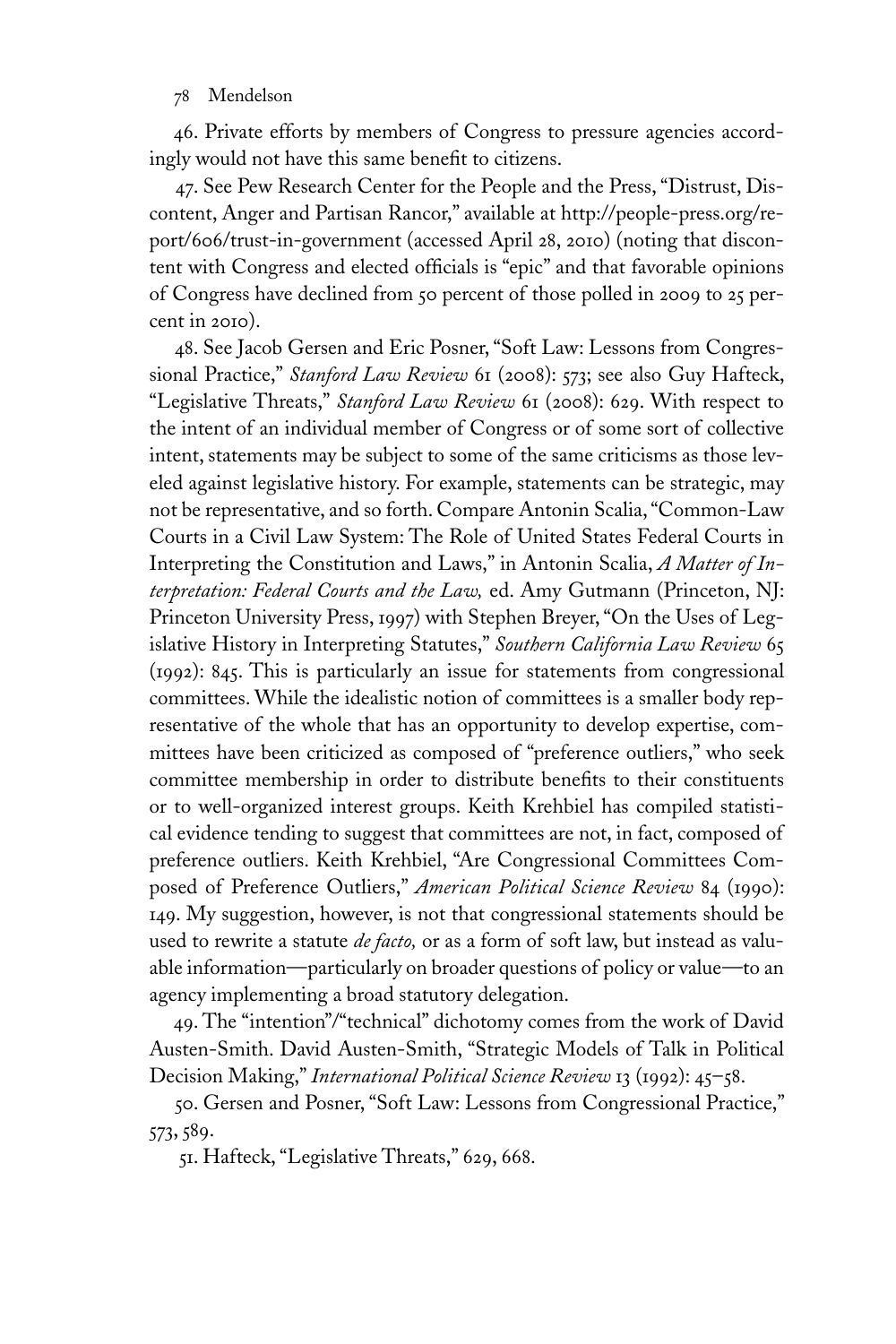52. See Randall Kroszner and Thomas Stratmann, "Corporate Campaign Contributions, Repeat Giving, and the Rewards to Legislator Reputation," *Journal of Law and Economics* 48 (2005): 41, discussed in Hafteck, "Legislative Threats."

53. Randall Kroszner and Thomas Stratmann, "Congressional Committees as Reputation-building Mechanisms," *Business and Politics* 2:1 (2000): 35–52.

54. Cf. Scalia, *A Matter of Interpretation,* (critiquing reliance on legislative history as de facto revision of legislation without following constitutional procedures).

55. *Immigration and Naturalization Service v. Chadha,* 462 U.S. 919 (1983).

56. E.g., *Metropolitan Washington Airports Authority v. Citizens for Abatement of Aircraft Noise,* 501 U.S. 252, 276 (1991).

57. See *Whitman v. American Trucking Associations,* 531 U.S. 457 (2001) (describing current nondelegation standards).

58. E.g., Thomas McGarity, "Some Thoughts on 'Deossifying' the Rulemaking Process," *Duke Law Journal* 41 (1992): 1385, 1450 (noting the sporadic nature of congressional review of agency rules); Seidenfeld, "A Civic Republican Justification for the Bureaucratic State," 1511, 1551 (noting high transactions costs of congressional overrides); Jerry L. Mashaw, "Prodelegation: Why Administrators Should Make Political Decisions," *Journal of Law, Economics and Organization* 1 (1985): 81, 85 (same).

59. See Mathew D. McCubbins and Thomas Schwartz, "Congressional Oversight Overlooked: Police Patrols versus Fire Alarms," *American Journal of Political Science* 28 (1984): 165.

60. Ibid. at 172 ("To be sure, fire-alarm oversight tends to be *particularistic . . .* emphasiz[ing] the interests of individuals and interest groups more than those of the public at large. . . . [W]hether [the lack of emphasis on some public interest concerns] is a shortcoming of fire-alarm oversight depends on one's ideological point of view.")

61. Keith Krehbiel, *Information and Legislative Organization* (Ann Arbor: Michigan Studies in Political Analysis, 1991), 105 (Committees "as agents of their parent chambers, exist to investigate, deliberate, apply specialized knowledge, and recommend action.").

62. E.g., William Eskridge, "Politics without Romance: Implications of Public Choice Theory for Statutory Interpretation," *Virginia Law Review* 74  $(1988): 275.$ 

63. Richard Lazarus, "Congressional Descent: The Demise of Deliberative Democracy in Environmental Law," *Georgetown Law Journal* 94 (2005– 2006): 619.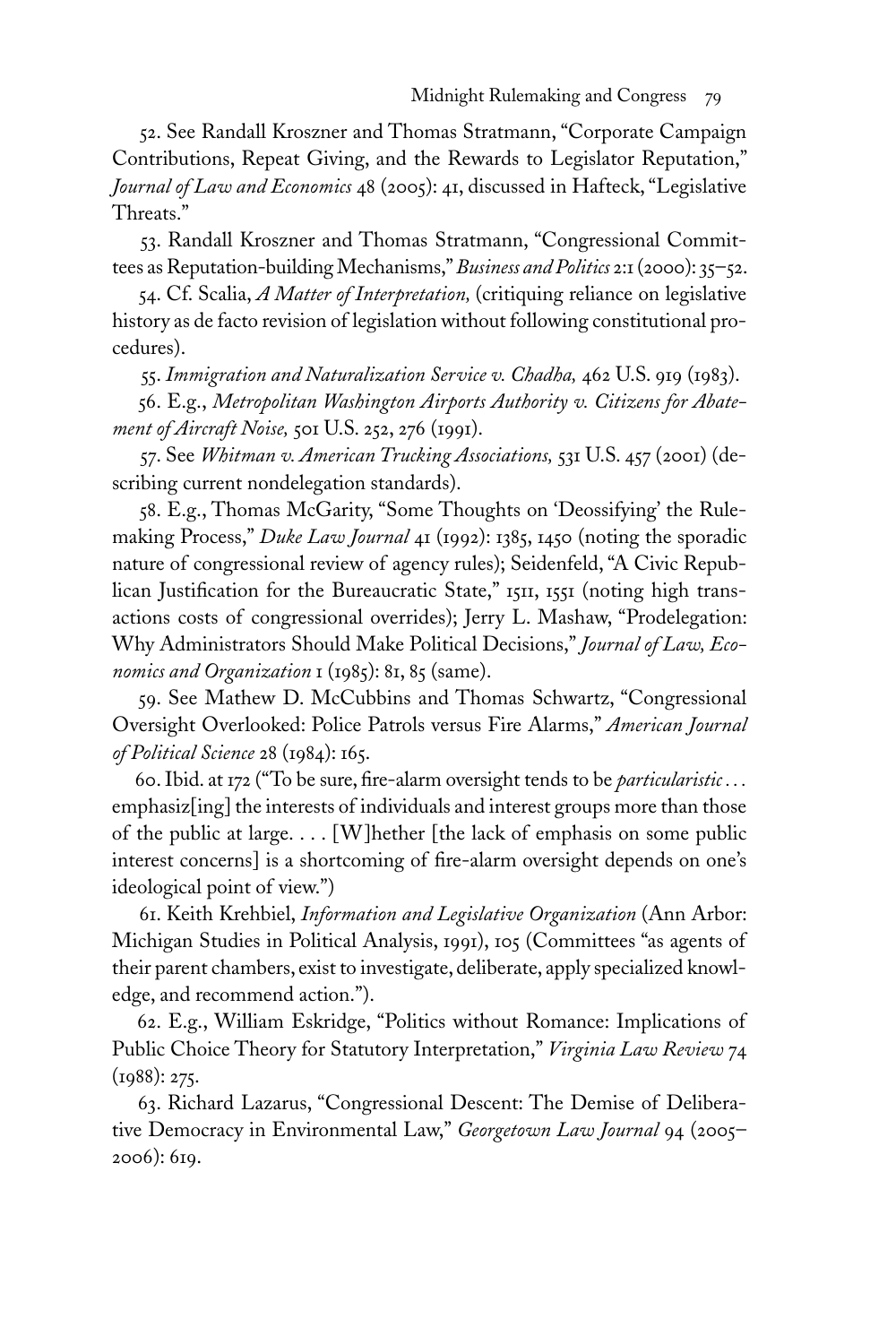64. One result may be less far-seeing environmental legislation. Ibid.

65. J. R. DeShazo and Jody Freeman, "The Congressional Competition to Control Delegated Power," *Texas Law Review* 81 (2009): 1443.

66. See page 55, this volume (discussing political costs suffered by President George W. Bush from attempting to reopen EPA drinking water arsenic rule). More recently, the Obama HHS's announcement that it would revisit the Bush administration's "conscience rule" was described as "trigger[ing] an immediate political firestorm" by the *Washington Post.* See Rob Stein, "Health Workers' 'Conscience' Rule Set to Be Voided," *Washington Post,* February 28, 2009.

67. Department of the Interior Fish & Wildlife Service, Interagency Cooperation under the Endangered Species Act, 73 *Federal Register* 76,272 (December 16, 2008).

68. See 16 U.S.C. sec. 1536.

69. See Department of the Interior Fish & Wildlife Service, Interagency Cooperation under the Endangered Species Act, 73 *Federal Register* 76,272 (December 16, 2008) ("Approximately 235,000 comments were received; of these, approximately 215,000 were largely similar 'form' letters.").

70. See Endangered Species Act, sec. 4(d); e.g., NOAA's National Marine Fisheries Service, Northwestern Regional Office, ESA 4(d) Rules (Protective Regulations), available at http://www.nwr.noaa.gov/ESA-Salmon-Regulations-Permits/4d-Rules/ (accessed December 18, 2009) ("The ESA prohibits ANY take of species listed as endangered, but some take of threatened species that does not interfere with salmon survival and recovery can be allowed. Before 2000, NOAA Fisheries Service had simply adopted 4(d) rules that prohibited take of threatened species").

71. See Department of the Interior, Endangered and Threatened Wildlife and Plants; Special Rule for the Polar Bear, 73 *Federal Register* 76,249 (December 16, 2008) ("In addition, this special rule provides that any incidental take of polar bears that results from activities that occur outside of the current range of the species is not a prohibited act under the ESA.").

72. See Allison Winter, "Interior cleared to finalize controversial rule revisions," *Land Letter,* December 11, 2008, available at http://www.eenews.net/ Landletter/2008/12/11/archive/2?terms'polar+bear. The December 11, 2008, hearing of the House Select Committee on Energy Independence and Global Warming was entitled, "Approaching Midnight: Oversight of the Bush Administration's Last-Minute Rulemakings." For Congressman Markey's opening statement, see http://www.globalwarming.house.gov/tools/3q08materials/ files/0076.pdf ("Meanwhile, the Department of the Interior is seeking to gut the Endangered Species Act by removing scientific input, weakening protec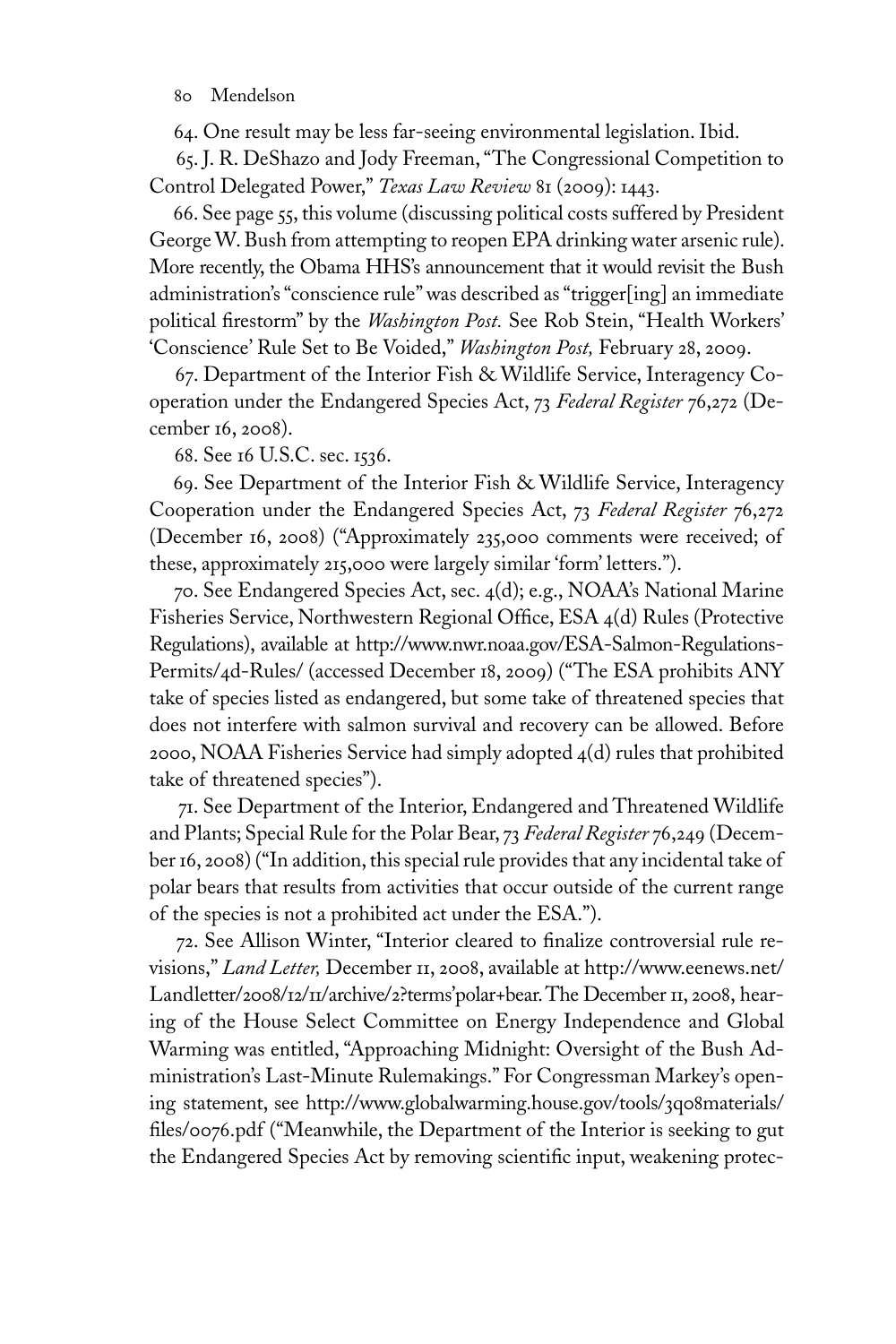tions for iconic species like the polar bear and preventing consideration of the impacts of global warming.").

73. See 155 *Congressional Record* S 2677-78, daily ed. March 5, 2009 (statement of Senator Murkowski); 155 *Congressional Record* S 2679, daily ed. March 5, 2009 (statement of Senator Inhofe) ("Any permit for a powerplant, refinery, or road project that increases the volume of traffic anywhere in the United States could be subject to litigation, if it contributes to local carbon emissions"); 155 *Congressional Record* S2598, daily ed. March 2, 2009 (statement of Senator Kyl) ("The practical effect of this rule withdrawal is that any acts that increase carbon dioxide or greenhouse gas emissions, which means almost anything we do, since, of course, we breathe carbon dioxide, would be subject to a lawsuit if it did not first consult the U.S. Fish and Wildlife Service on mitigation against potential impacts of climate change and harm to polar bears.").

74. See *Congressional Record* daily ed. March 5, 2009, at S 2800 (statement of Senator Feinstein); see also 155 *Congressional Record* S2782, daily ed. March 5, 2009 (statement of Senator Cardin) ("Professional scientific organizations argued, came out and said, quite frankly, this is unacceptable.")

75. See *Congressional Record* daily ed. March 5, 2009, at S 2810 (statement of Senator Boxer). She also inserted several news articles and editorials into the Record.

76. See Patrick Reis, "Senators Urge Reversal of Bush-era ESA regs," *E&E News PM,* April 23, 2009, available at http://www.eenews.net/eenewspm/ 2009/04/23/archive/12?terms'polar+bear (last visited December 18, 2009); letter available at http://www.biologicaldiversity.org/campaigns/save\_the\_act \_save\_species\_from\_the\_climate\_crisis/pdfs/DF-to-Salazar-ESA-Approps -Authority-04–23–2009.pdf (last visited December 18, 2009).

77. The letter is available at http://www.biologicaldiversity.org/campaigns/ save\_the\_act\_save\_species\_from\_the\_climate\_ crisis/pdfs/040309\_ESA\_Letter \_to\_Salazar\_Locke.pdf (last visited December 18, 2009).

78. See Allison Winter, "Groups press Obama to quickly toss Bush's ESA rules," *E&E News PM,* April 9, 2009, available at http://www.eenews.net/ eenewspm/2009/04/09/archive/4?terms'polar+bear (last visited December 18, 2009).

79. E.g., Juliet Eilperin, "New Rule Would Discount Warming as Risk Factor for Species," *Washington Post,* November 21, 2008, at A3; Editorial, "Protections in Peril," *Washington Post,* December 27, 2008, at A14.

80. Cornelia Dean, "Bid to Undo Bush Memo on Threats to Species," *New York Times,* March 4, 2009, at A14 ("A rider undoing the Bush change has been attached to the budget bill, and if it passes, the change would be undone.").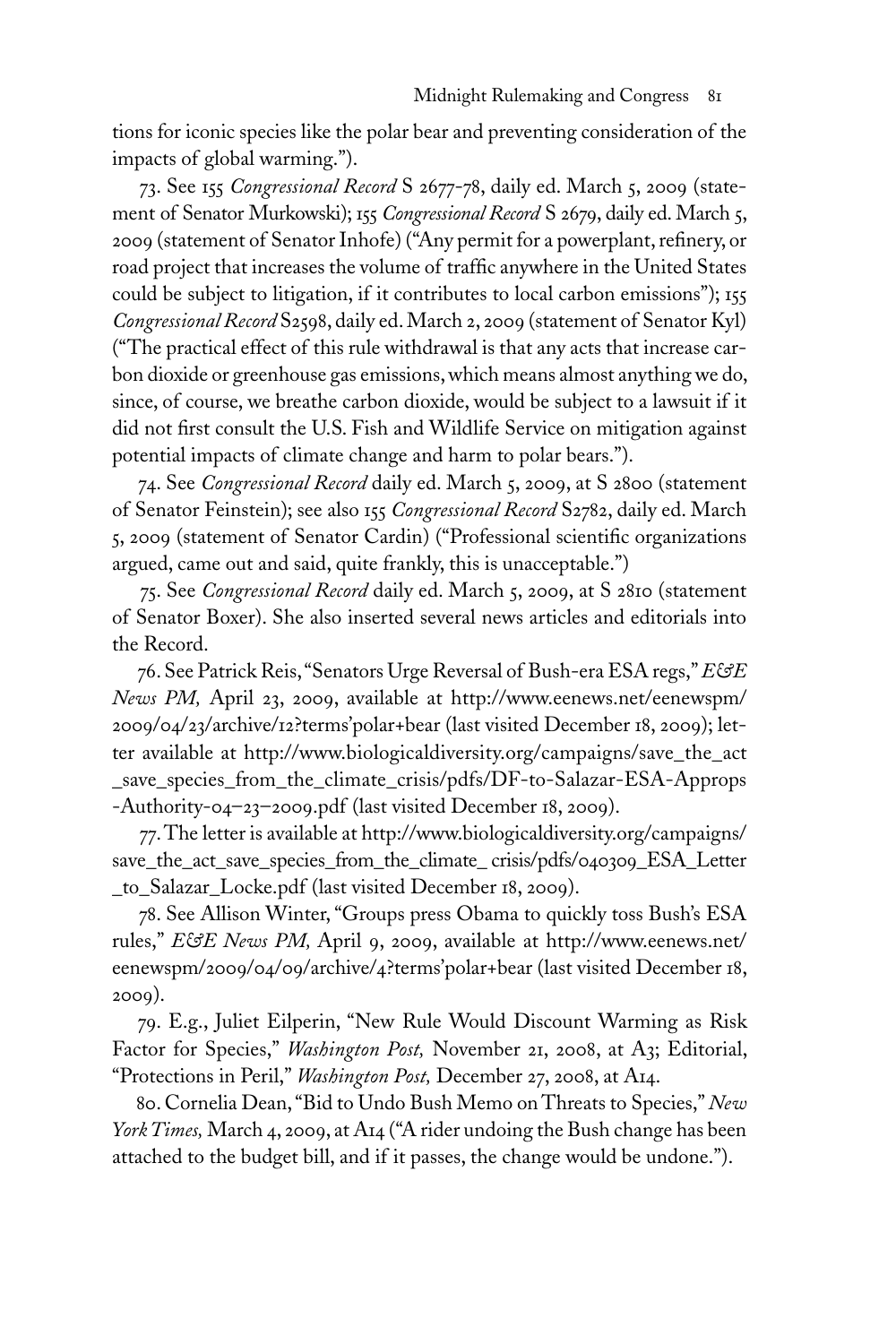81. See Departments of the Interior and Commerce, Interagency Cooperation Under the Endangered Species Act, 74 *Federal Register* 20,421 (May 4, 2009).

82. Www.reginfo.gov, which reports data on White House review of rules, shows that the rule was published "consistent with change," referring to a change made during the regulatory review process. The Web site does not indicate the content of the change or whether it was made at the behest of the White House or on the agencies' own initiative. See www.reginfo.gov (archival search for RIN 1018-AW73 performed December 21, 2009).

83. See 31 U.S.C. 1105(a); Bill Heniff Jr., "The Congressional Budget Process Timetable" 2, Congressional Research Service Order Code 98-472 GOV, March 20, 2008, available at http://budget.house.gov/crs-reports/98-472.pdf.

84. E.g., Allison Winter, "As deadline looms, Interior mulls Bush's polar bear rule," *New York Times* online, May 4, 2009 (quoting Bill Snape of Center for Biological Diversity: "The [consultation rule] repeal was a huge victory in favor of sound science and common sense, but it's only half the pie . . . we need to get rid of that bad Bush rule on polar bears and global warming").

85. Andrew Revkin, "U.S. Curbs Use of Species Act in Protecting Polar Bear," *New York Times,* May 9, 2009, at A13.

86. As noted, several senators had written the agency supporting reversal of the polar bear as well as the consultation rule. See Patrick Reis, "Senators Urge Reversal of Bush-era ESA regs," *E&E News P.M*, April 23, 2009, available at http://www.eenews.net/eenewspm/2009/04/23/archive/12?terms'polar+bear (last visited December 18, 2009).

87. Editorial, "Cold Reality: Addressing climate change is a job for Congress, not the Endangered Species Act," *Washington Post,* May 18, 2009, at A18. William N. Andreen's excellent comment points out that a number of these views were also enunciated by senior Bush administration officials, so they were not new to the agencies. Even if, as Andreen suggests, congressional debate might not have helped an agency learn the potential policy implications, it might have helped the agency weigh them.

88. Fish and Wildlife Service, Department of the Interior, Proposed Rule: Designation of Critical Habitat for the Polar Bear in the United States, 74 *Federal Register* 56,058 (October 29, 2009); Fish and Wildlife Service, Department of the Interior, Rules and Regulations: Endangered and Threatened Wildlife and Plants; Designation of Critical Habitat for the Polar Bear *(Ursus maritimus)* in the United States, 75 *Federal Register* 76,086 (December 7, 2010).

89. See McCubbins and Schwartz, "Congressional Oversight Overlooked,"